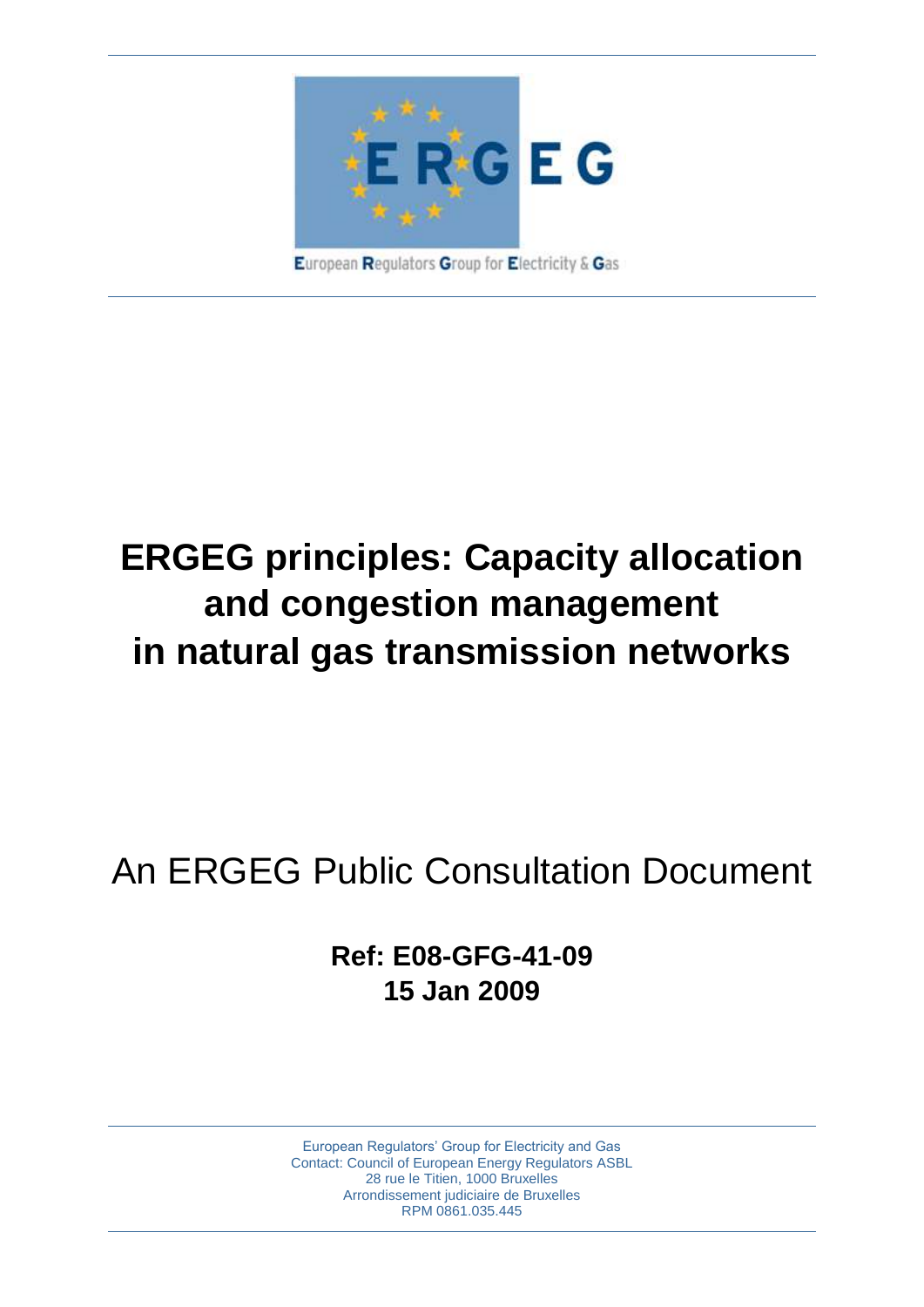

# **Table of contents**

| 1. |                                                                         |           |                                                                      |  |  |  |
|----|-------------------------------------------------------------------------|-----------|----------------------------------------------------------------------|--|--|--|
|    |                                                                         |           |                                                                      |  |  |  |
|    |                                                                         |           |                                                                      |  |  |  |
|    |                                                                         | 1.2.1.    |                                                                      |  |  |  |
|    |                                                                         | 1.2.2.    |                                                                      |  |  |  |
|    |                                                                         | 1.2.3.    | Enhancing the utilisation of infrastructure and removing contractual |  |  |  |
|    |                                                                         |           |                                                                      |  |  |  |
|    |                                                                         | 1, 3, 1,  |                                                                      |  |  |  |
|    |                                                                         | 1.3.2.    |                                                                      |  |  |  |
|    |                                                                         | 1.3.3.    |                                                                      |  |  |  |
|    |                                                                         |           |                                                                      |  |  |  |
| 2. | ERGEG's principles on CAM and CMP, including proposals for amending the |           |                                                                      |  |  |  |
|    |                                                                         |           |                                                                      |  |  |  |
|    |                                                                         | 2.1.1.    |                                                                      |  |  |  |
|    |                                                                         |           |                                                                      |  |  |  |
|    |                                                                         | 2.2.1.    |                                                                      |  |  |  |
|    |                                                                         | 2.2.2.    | Implementation of compatible products and procedures 11              |  |  |  |
|    |                                                                         | 2.2.3.    |                                                                      |  |  |  |
|    |                                                                         | 2.2.4.    |                                                                      |  |  |  |
|    |                                                                         | 2.2.5.    |                                                                      |  |  |  |
|    |                                                                         |           |                                                                      |  |  |  |
|    |                                                                         | $2.3.1$ . |                                                                      |  |  |  |
|    |                                                                         | 2.3.2.    |                                                                      |  |  |  |
|    |                                                                         | 2.3.3.    |                                                                      |  |  |  |
|    |                                                                         | 2.3.4.    |                                                                      |  |  |  |
|    |                                                                         | 2.3.5.    |                                                                      |  |  |  |
|    |                                                                         |           |                                                                      |  |  |  |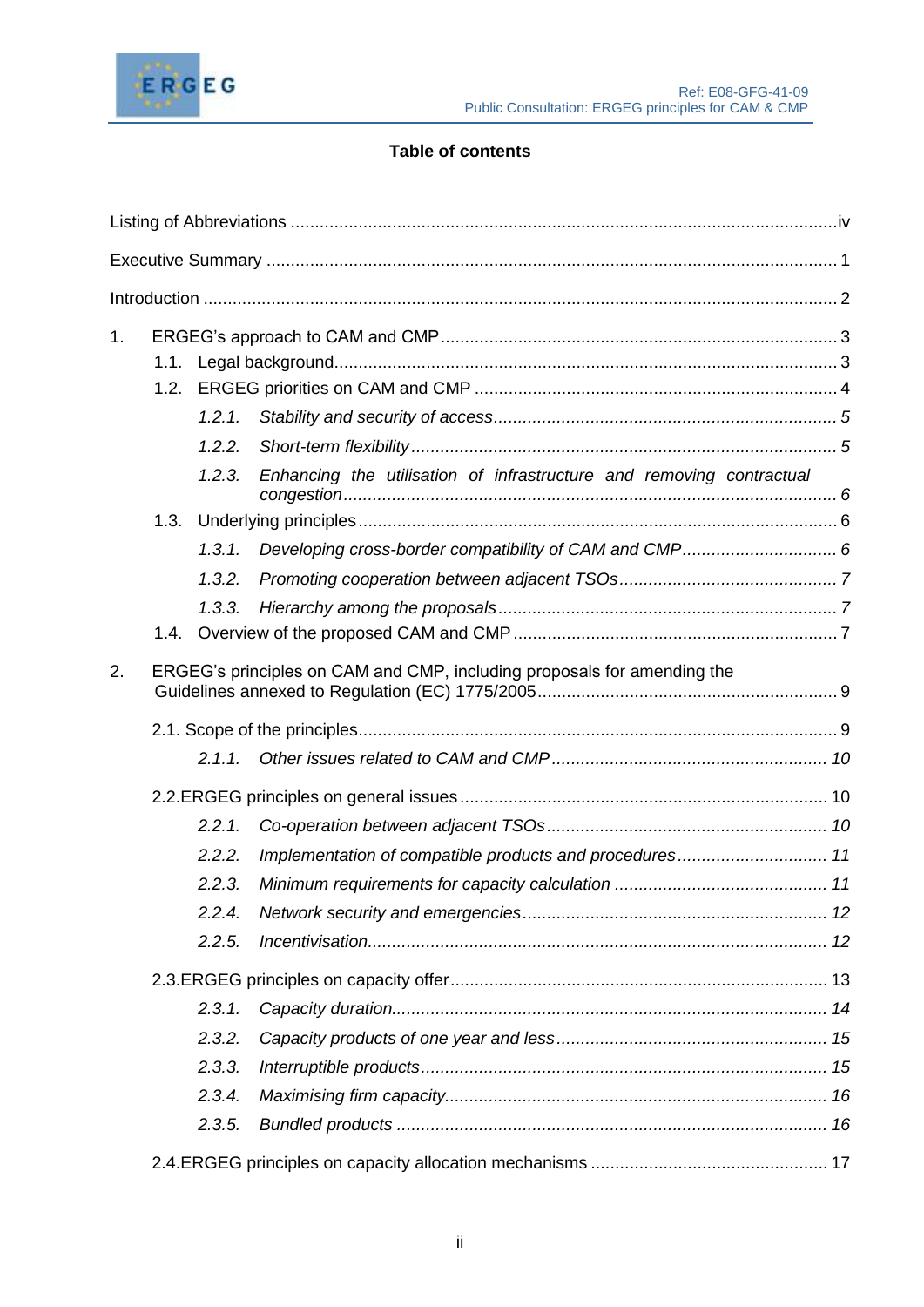

|    | 2.4.1. |                                                                                         |  |
|----|--------|-----------------------------------------------------------------------------------------|--|
|    | 2.4.2. |                                                                                         |  |
|    | 2.4.3. | Restricting the utilisation of first come, first served (FCFS) 19                       |  |
|    | 2.4.4. |                                                                                         |  |
|    | 2.4.5. |                                                                                         |  |
|    |        |                                                                                         |  |
|    | 2.5.1. |                                                                                         |  |
|    | 2.5.2. |                                                                                         |  |
|    | 2.5.3. |                                                                                         |  |
|    | 2.5.4. |                                                                                         |  |
|    | 2.5.5. |                                                                                         |  |
|    | 2.5.6. |                                                                                         |  |
| 3. |        |                                                                                         |  |
|    |        |                                                                                         |  |
|    |        |                                                                                         |  |
|    |        | Annex 3: Explanation of the proposed procedure for short-term congestion management  30 |  |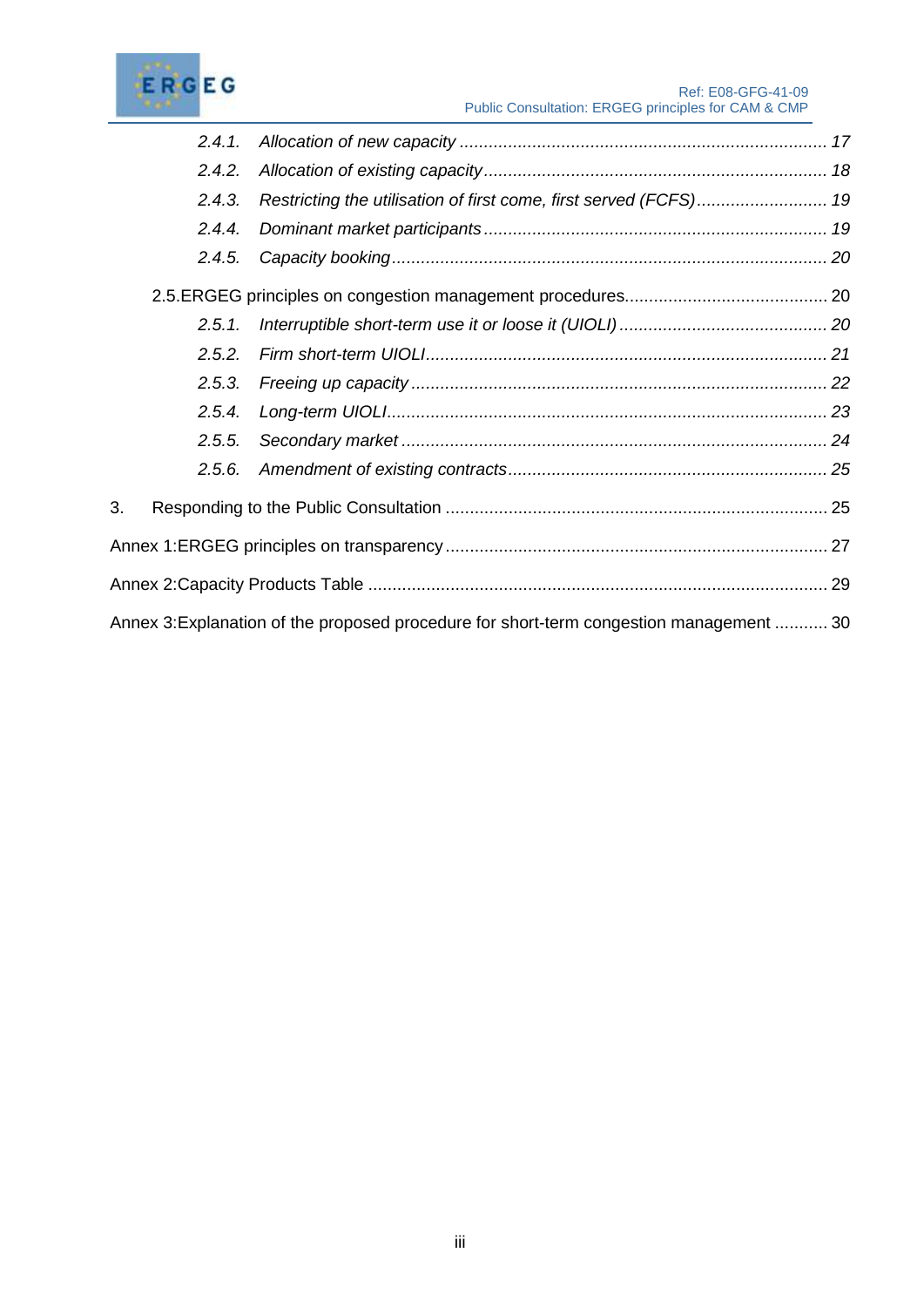

# <span id="page-3-0"></span>**Listing of Abbreviations**

| <b>AGGM</b>                                                                 | <b>Austrian Gas Grid Management</b>                           |  |
|-----------------------------------------------------------------------------|---------------------------------------------------------------|--|
| <b>CAM</b>                                                                  | <b>Capacity allocation mechanisms</b>                         |  |
| <b>CMP</b>                                                                  | <b>Congestion management procedures</b>                       |  |
| <b>DG Comp</b>                                                              | <b>Directorate General for Competition</b>                    |  |
| <b>ENTSO-G</b><br>European Network of Transmission System Operators for Gas |                                                               |  |
| <b>ERGEG</b>                                                                | <b>European Regulators Group for Electricity and Gas</b>      |  |
| <b>FCFS</b>                                                                 | <b>First come, first served</b>                               |  |
| <b>GGPOS</b>                                                                | <b>Guidelines of Good Practice for Open Season Procedures</b> |  |
| <b>NRA</b>                                                                  | <b>National Regulatory Authority</b>                          |  |
| <b>OSP</b>                                                                  | <b>Open Subscription Period</b>                               |  |
| <b>TSO</b>                                                                  | <b>Transmission System Operator</b>                           |  |
| <b>UIOLI</b>                                                                | Use it or lose it                                             |  |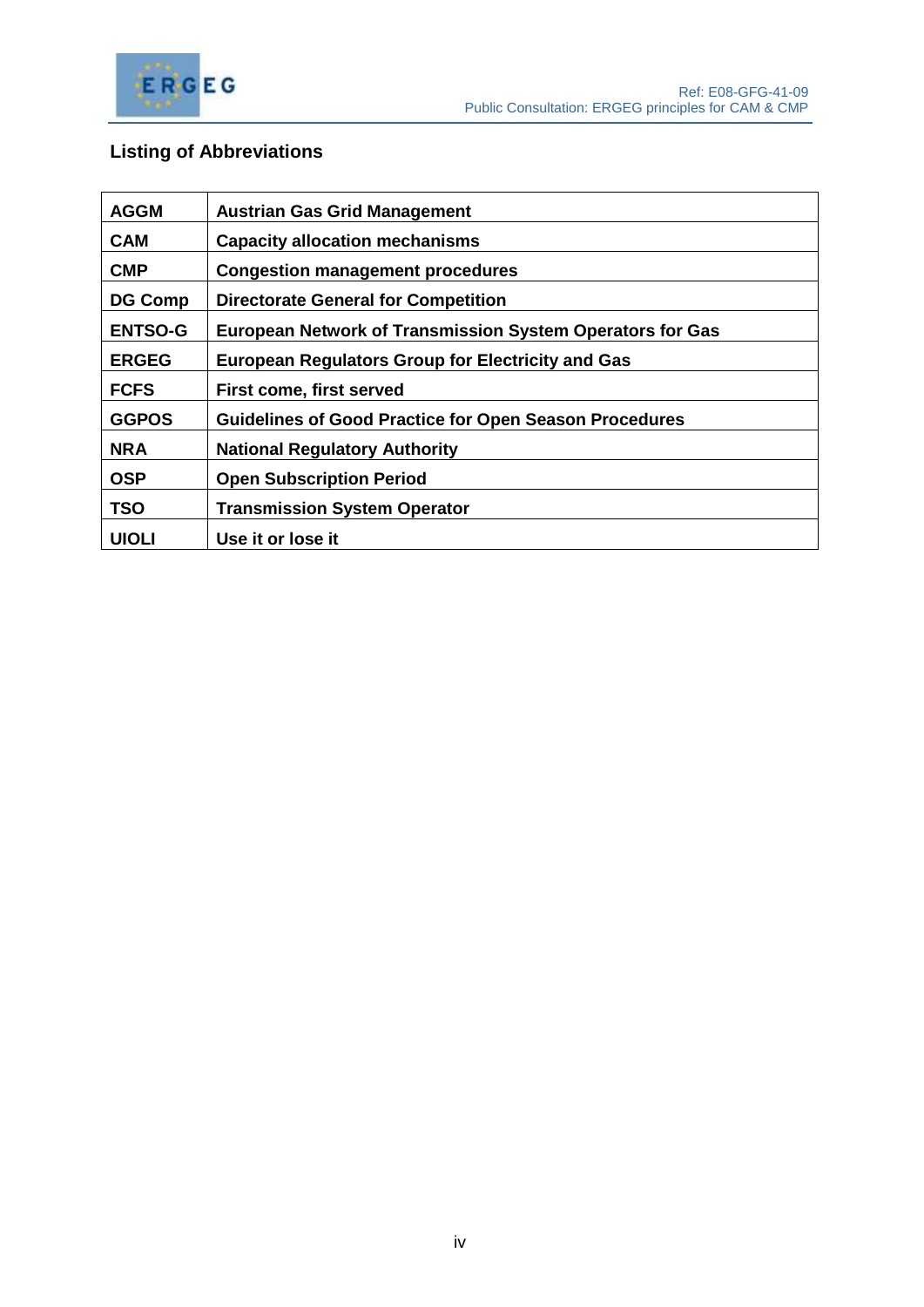

# <span id="page-4-0"></span>**Executive Summary**

The function of national regulatory authorities (NRA) and, in the future, the Agency is to promote the creation of a single, competitive EU gas market. Access to gas transmission infrastructure is a central issue which must be carefully addressed in order to achieve this goal. Capacity is a scarce resource which must be allocated efficiently amongst market participants. Capacity allocation mechanisms (CAM) and congestion management procedures (CMP) have an important influence on the nature of competition and on the development of trading mechanisms.

This document sets out ERGEG's position on CAM and CMP for interconnection points between adjacent networks (cross-border as well within Member States), to be used as a basis for proposing modifications to the existing Regulation (EC) 1775/2005. Moreover, it seeks to initiate discussion on ERGEG's input to the draft Framework Guidelines for CAM and CMP. The European energy regulators have committed to work diligently during the interim period between the adoption of the 3<sup>rd</sup> Package and the date when the Agency for the Cooperation of Energy Regulators (Agency) is able to fully exercise its powers, to provide assistance to the Agency for the Cooperation of Energy Regulators (Agency) by preparing inputs to the Framework Guidelines. This outcome of this consultation will be used as a basis for proposing modifications to the Guidelines annexed to Regulation (EC) 1775/2005 and will serve as a background paper for the Agency, which may be utilised in the development of the Framework Guidelines for the network codes. This document is divided into three sections:

Section 1 of this document provides ERGEG's approach to CAM and CMP, including the legal background and ERGEG's priorities. These are based on the following pre-requisites: Capacity allocation mechanisms and congestion management procedures must be transparent and non-discriminatory; they must combine technical and economic efficiency while addressing the various needs of markets participants. While promoting an evolution of regulation at a European level, the proposals developed in this consultation paper are sufficiently adaptable to address the various national situations within a coherent system at an EU level. They are driven by the following concerns: satisfaction of shippers' actual capacity needs, which include stability and flexibility of access, and promoting the liquidity of the European gas market resulting in the development of efficiently working gas hubs.

Section 2 sets out ERGEG's principles on CAM and CMP. Each general principle is complemented by proposals for correspondent text which ERGEG considers suitable for replacing the existing Guidelines annexed to Regulation (EC) 1775/2005 on conditions for access to the natural gas transmission networks $<sup>1</sup>$ , via comitology.</sup>

Section 3 sets out the specific questions to which ERGEG seeks stakeholder response. ERGEG welcomes comments from all stakeholders on the issues raised in this paper. The closing date for responses is the 20 March 2009.

<sup>&</sup>lt;sup>1</sup> [http://www.energy.eu/directives/l\\_28920051103en00010013.pdf](http://www.energy.eu/directives/l_28920051103en00010013.pdf)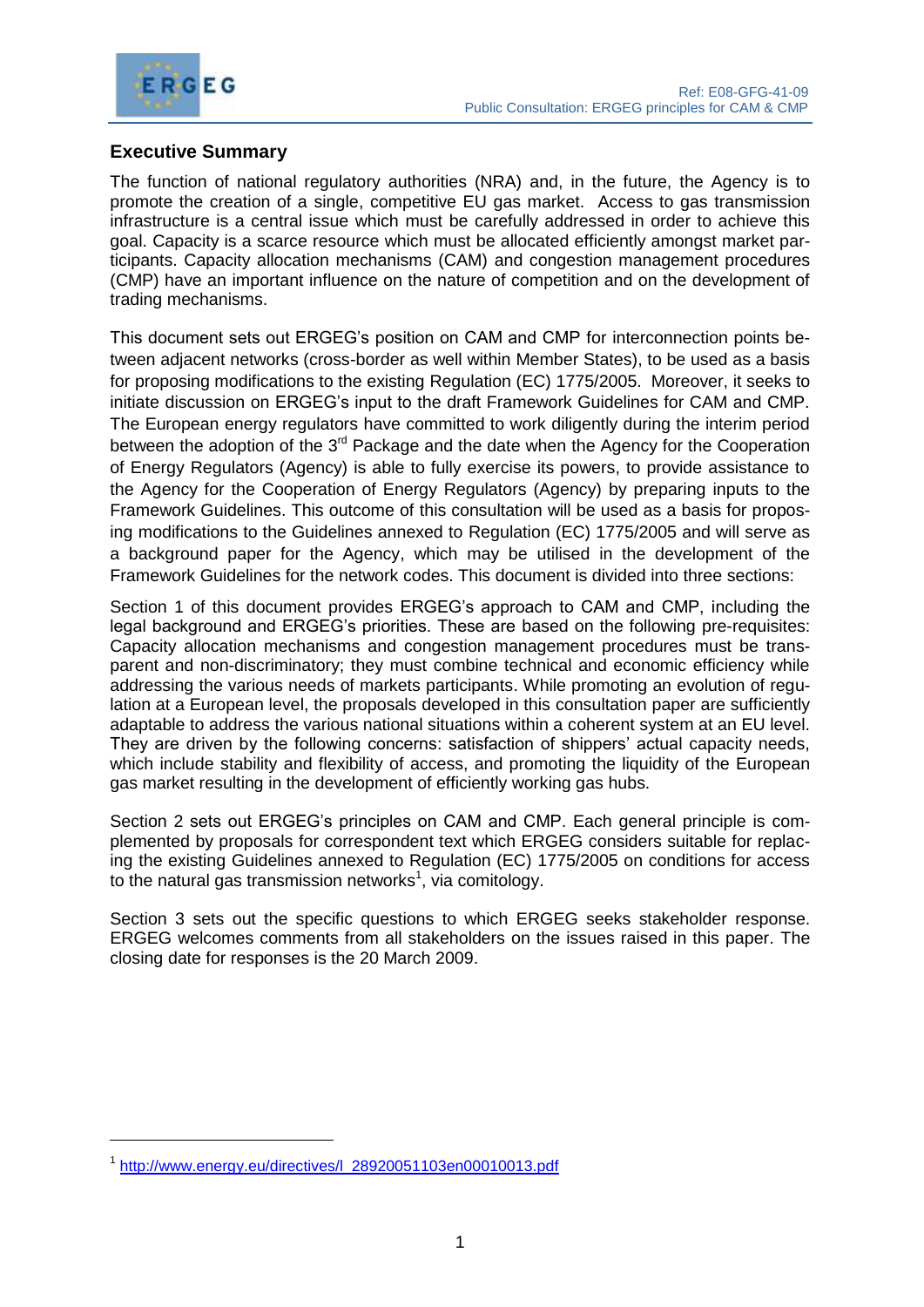

# <span id="page-5-0"></span>**Introduction**

Competition in natural gas markets is based on opening essential facilities to all suppliers in a transparent and non-discriminatory way. Rules for third party access are therefore a key element of market functioning, in particular as far as transmission is concerned. Transmission capacity is indeed a scarce resource which must be shared among market participants in a way that promotes competition and security of supply.

Establishing common rules at a European level has been a challenge due to the differences existing between national gas systems in terms of demand, production, import dependency and storage availability. In addition, some countries are important transit corridors while, in others, which are less connected to the rest of the European grid, most of the gas entering the system is consumed locally. This situation has justified the principle of progressive market opening in the European Union, first by defining limits to the eligibility of consumers and, second, by implementing regulations offering enough freedom to national authorities to look for rules adapted to their initial market situation.

However, after ten years, the liberalisation process requires further development. Regulatory and contractual obstacles to cross-border gas flows remain a major barrier to market integration at a European level. ERGEG, therefore, has decided to develop its approach to capacity allocation and congestion management and identify ways of improvement.

ERGEG's work is based on the general pre-requisites to be applied to gas transmission infrastructure: capacity allocation mechanisms (CAM) and congestion management procedures (CMP) must be transparent and non-discriminatory; they must combine technical and economic efficiency while addressing the various needs of market participants. While promoting the evolution of regulatory decision-making at a European level, the proposals developed in this document are sufficiently adaptable to address the various national situations within a coherent system at an EU level. They are driven by the following concerns: meeting shippers' actual capacity needs, which include stability and flexibility of access, and promoting the liquidity of the European gas market, resulting in the development of efficiently working gas hubs. The present document is a step in the process to create more homogenous market areas for gas within Member States, which remains the main objective, by introducing principles on CAM and CMP.

This document sets out ERGEG's position on CAM and CMP for interconnection points between adjacent networks (cross-border as well as within Member States) to be used as a basis for proposing modifications to the Guidelines annexed to Regulation (EC) 1775/2005 and will serve as a background paper for the Agency, which may be utilised in the development of the Framework Guidelines for the network codes.

This document is divided into three sections, as follows:

- 1. Definition of ERGEG's approach to CAM and CMP
- 2. General principles on capacity offer, allocation and congestion management, from which concrete proposals to improve cross-border gas transport are derived
- 3. Specific questions concerning CAM/CMP to which ERGEG seeks stakeholder response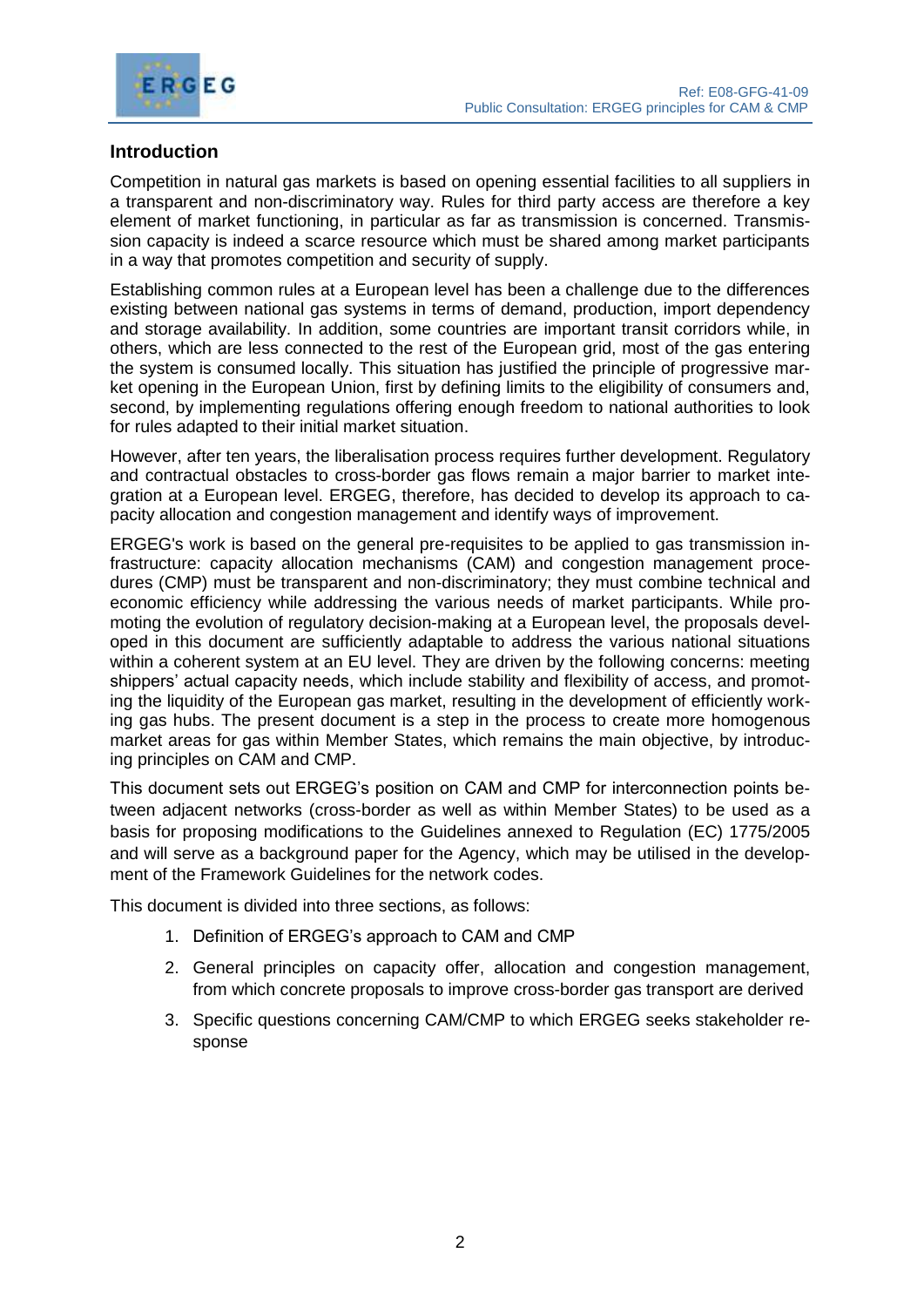

# <span id="page-6-0"></span>**1. ERGEG's approach to CAM and CMP**

The function of national regulatory authorities, and in the future of the Agency, is to promote the creation of a single competitive EU gas market. Access to gas transmission infrastructure is a central issue which must be carefully addressed in order to achieve this goal. It is useful to recall that networks are essential facilities and that transmission capacity is a scarce resource which must be allocated efficiently amongst the market participants. Capacity allocation mechanisms (CAM) and congestion management procedures (CMP) have an important influence on the nature of competition and on the development of trading mechanisms.

As concluded in the European Commission Directorate General for Competition's (DG COMP) sector inquiry<sup>2</sup>, the EU natural gas market suffers from a lack of competition; underdeveloped network access for new entrants is identified as a barrier to entry. Evidence shows that, at many interconnection points, capacity is fully booked on a long-term basis, hindering the development of competition. Bringing some firm capacity back to the market via improved CAM and CMP has, therefore, been identified as a priority for ERGEG, within the existing regulatory context and the amended Regulation as proposed in the Third Energy Liberalisation Package (3rd Package).

It is important to note that the present consultation document focuses on CAM and CMP at interconnection points between adjacent networks (cross-border as well within Member States). It is based on the EU market model as expressed in Directive 2003/55/EC and Regulation (EC) 1775/2005 as well as on a pragmatic approach addressing the concrete needs of market participants. It sets out proposals to maximise the use of existing pipelines and ensure cross-border compatibility of CAM and CMP.

The document provides a set of general principles for CAM and CMP. The final principles may be used by the Agency as an input in their efforts to develop Framework Guidelines that will provide guidance to the European Network of Transmission System Operators for Gas  $(ENTSO-G)$  after implementation of the  $3<sup>rd</sup>$  Package. Each general CAM and CMP principle is complemented by proposals for corresponding provisions, which ERGEG considers suitable to replace the existing Guidelines annexed to Regulation (EC) 1775/2005 via comitology.

# <span id="page-6-1"></span>**1.1. Legal background**

The proposals developed in this document are based on requirements stipulated by Articles 4 and 5 of Regulation (EC) 1775/2005 and refer to definitions in Article 2 of Regulation (EC) 1775/2005. The following documents have been taken into account:

- Existing Guidelines on third-party access service and on principles underlying the capacity allocation mechanisms, congestion management procedures and their application in the event of contractual congestion, annexed to Regulation (EC) 1775/2005 on conditions for access to the natural gas transmission networks
- Commission staff working document on capacity allocation and congestion management for access to the natural gas transmission networks regulated under Article 5 of Regulation 1775/2005/EC on conditions for access to the natural gas transmission networks ; SEC(2007) 822

<sup>&</sup>lt;sup>2</sup> <http://ec.europa.eu/competition/sectors/energy/inquiry/index.html>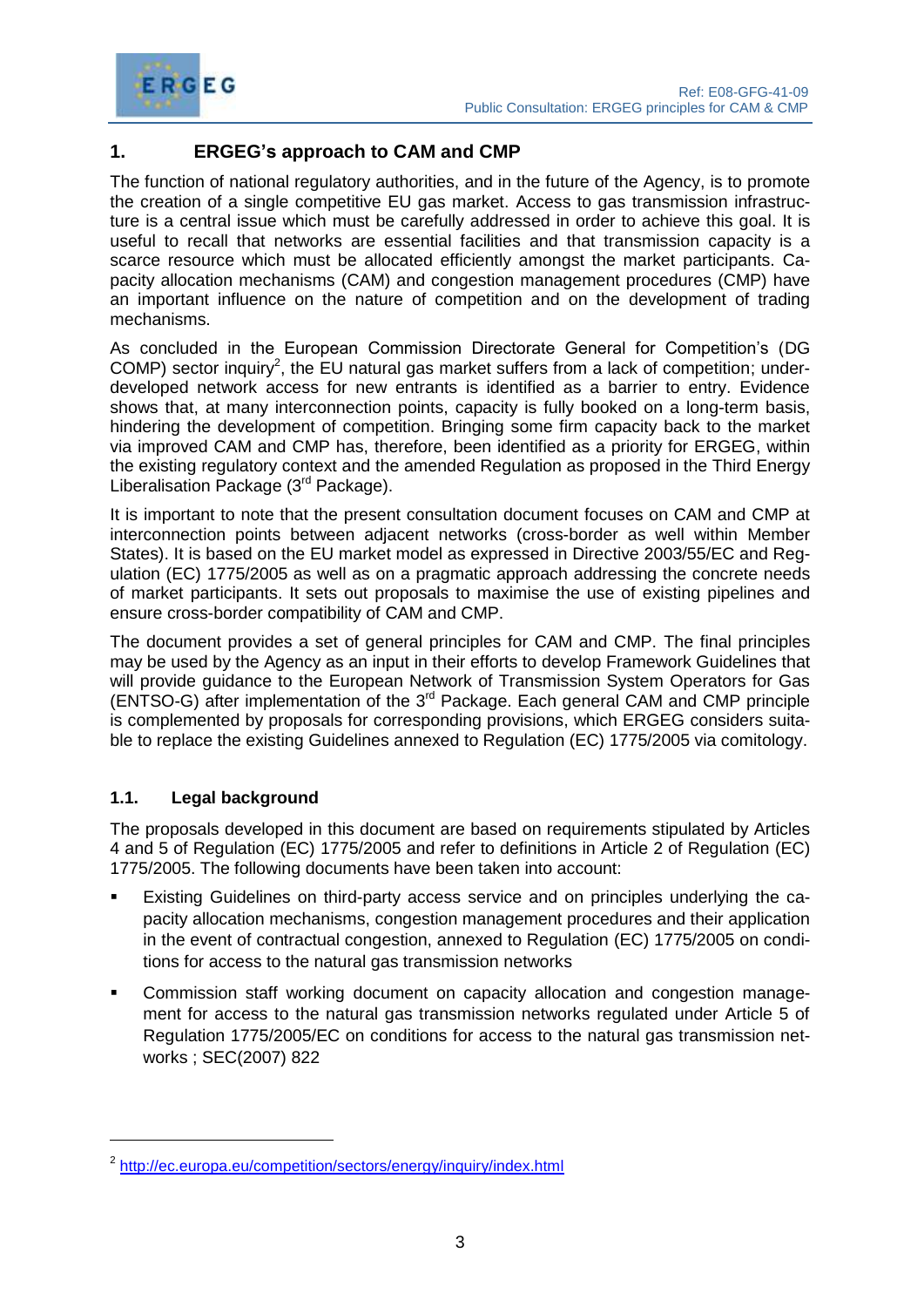

 Proposal for a Regulation of the European Parliament and of the Council amending Regulation (EC) 1775/2005; COM (2007) 0532

Concerning the 3<sup>rd</sup> Package, the proposed amended Article 5 of Regulation (EC) 1775/2005, Article 4a<sup>3</sup> states that

"*Transmission system operators shall implement and publish non–discriminatory and transparent congestion management procedures which are based on the following principles:*

- *(a) In the event of contractual congestion, the transmission system operator shall offer unused capacity on the primary market at least on a day-ahead and interruptible basis;*
- *(b) Network users who wish to re-sell or sublet their unused contracted capacity on the secondary market shall be entitled to do so. Member States may require notification or information of the transmission system operator by network users."*

The new Regulation prioritises the removal of contractual congestion. While allowing flexible tools to accomplish this task, it includes a minimum requirement for TSOs to make available day-ahead and interruptible capacity as foreseen in Article 5 Regulation (EC) 1775/2003. It also sets out a requirement for further development of secondary markets for capacity.

# <span id="page-7-0"></span>**1.2. ERGEG priorities on CAM and CMP**

Stimulating competition, to the benefit European energy consumers, is one of ERGEG's primary concerns. To achieve this, increased liquidity in the wholesale markets is required. Such liquidity will facilitate new entrants' access to gas, so that they can meet the demand of end-consumers.

ERGEG has identified<sup>4</sup> several issues that must be resolved urgently. These issues primarily relate to the difficulty of new entrants in obtaining capacity. This is due to the lack of available capacity at many cross-border points and to some discriminatory aspects of allocation mechanisms. This results in undue transaction efforts for shippers and an imbalance in the market opportunities available to new entrants as compared to incumbents. This situation contributes to an inefficient use of existing capacity (short-term and long-term) and a lack of liquidity on most European markets.

The DG Comp 2007 sector inquiry also concluded that new entrants are unable to secure primary capacity at key interconnection points due to long-term contracts signed between incumbent transmission system operators (TSOs) and, typically, supply affiliates. Moreover, access to secondary capacity, which should be open to new entrants, is rarely made available, but where it is, it is bought by other incumbents. Therefore, due to the lack of effective congestion management mechanisms on many of transmission systems, it is seldom possible for new entrants to secure even small amounts of short-term capacity. The effective management of congestion is important in order to facilitate new entry and to promote competition.

As a part of the existing legal framework, there are obligations to provide non-discriminatory third party access. Congestion management provisions are already in place, including: useit-or-lose-it (UIOLI) provisions and secondary capacity trading. The contracts allow the historic capacity holder to re-nominate, typically until two hours before the relevant gas flows

<sup>3</sup> COM (2007) 532 final, including 2007/0199 (COD), Article 4a, paragraph (7) (b) on amendment of Article 5 of 1775/2005/EC Regulation

 $<sup>4</sup>$  The last analysis was conducted as part of the development of this document, via an ERGEG ques-</sup> tionnaire to all NRAs.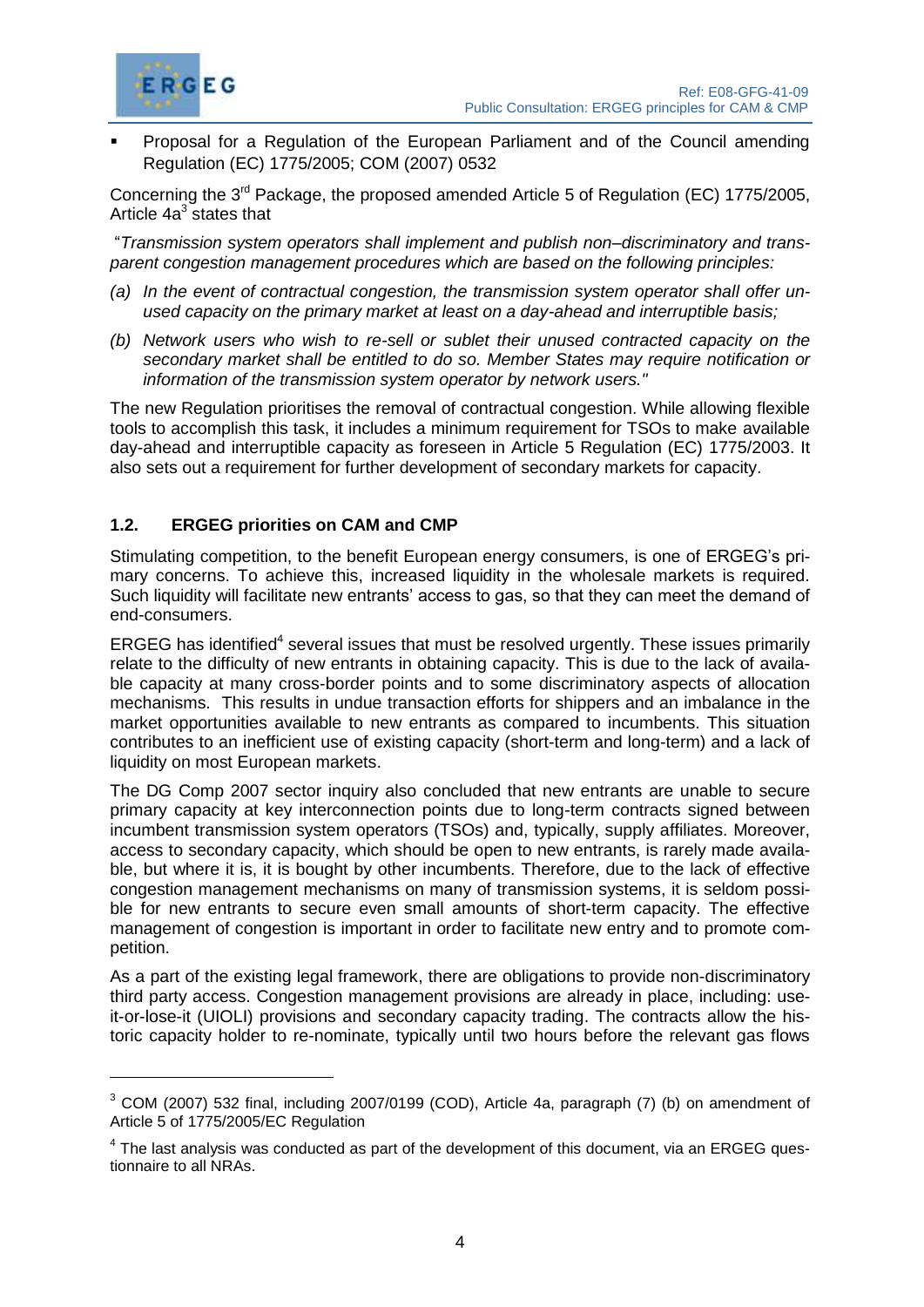

are to commence. Thus, capacity not used by such historic capacity holders is either not released on the secondary market or, if it is, it is only released on a very short-term and interruptible basis. Therefore, congestion management measures need to be implemented more effectively to achieve the goal of functioning third party access and competitive gas markets.

There are two types of congestion: contractual and physical. Contractual congestion occurs when capacity is fully booked, but a proportion of capacity remains unutilised and there is still demand for capacity. Physical congestion occurs where parts of the network flow at their maximum technical capacity and no further flows can be accommodated, but there is still demand for additional flows. In an efficient market, all technically available capacity would be used and demand for additional capacity would signal the need for investment. The main objective of this document is to propose measures which will encourage TSOs to maximise the capacity offered and provide new entrants with better access to capacity.

# <span id="page-8-0"></span>*1.2.1 Stability and security of access*

Uncertainty about how to access network capacity is damaging for gas shippers seeking to flow gas across borders. Shippers need clear information on how to access transmission capacity and the pricing of that capacity. They are likely to wish to book a certain amount of capacity over a longer term for gas that they are guaranteed to flow. They will also wish to have the flexibility to obtain additional capacity on a short-term basis for additional peak flows in gas. In an effective, market shippers will have an incentive to sell unwanted capacity on the secondary markets, as it will not be economical to hoard excess capacity.

This requirement can be fulfilled by regularly offering firm capacity products for a range of durations at interconnection points. TSOs must offer complementary products of various durations, with sufficient transparency to allow market participants to develop their business, with a special focus on new entrants.

Guarantees should also be given that, if not used, capacity will be brought back to the market. UIOLI mechanisms achieve this aim by maximising the use of pipelines, while also at communicating the willingness of the regulators' and transporters' to deter capacity hoarding when capacity is fully allocated under long-term contracts. Other mechanisms such as capacity release could also help to provide new entrants with firm capacity in case of market domination by incumbents.

#### <span id="page-8-1"></span>*1.2.2 Short-term flexibility*

Short-term flexibility is a basic requirement for the development of competitive markets. It provides the correct environment for efficient trading hubs to emerge and provides operators with the ability to manage the intrinsic uncertainty of gas supply businesses. Flexibility can be provided by short-term capacity products offered through flexible CAM such as dayahead auctions. Flexibility can also be achieved by means of firm and interruptible shortterm UIOLI.

However, in a context dominated by long-term contracts, only a small amount of capacity is available for short-term products at interconnection points in Europe. Several options are available to increase this amount, including requesting TSOs to set aside a non-negligible portion of their existing capacity for bookings of one year or less. Such an obligation appears to be necessary with regard to the current Regulation, which states that short-term services must be offered, but does not lay down any threshold.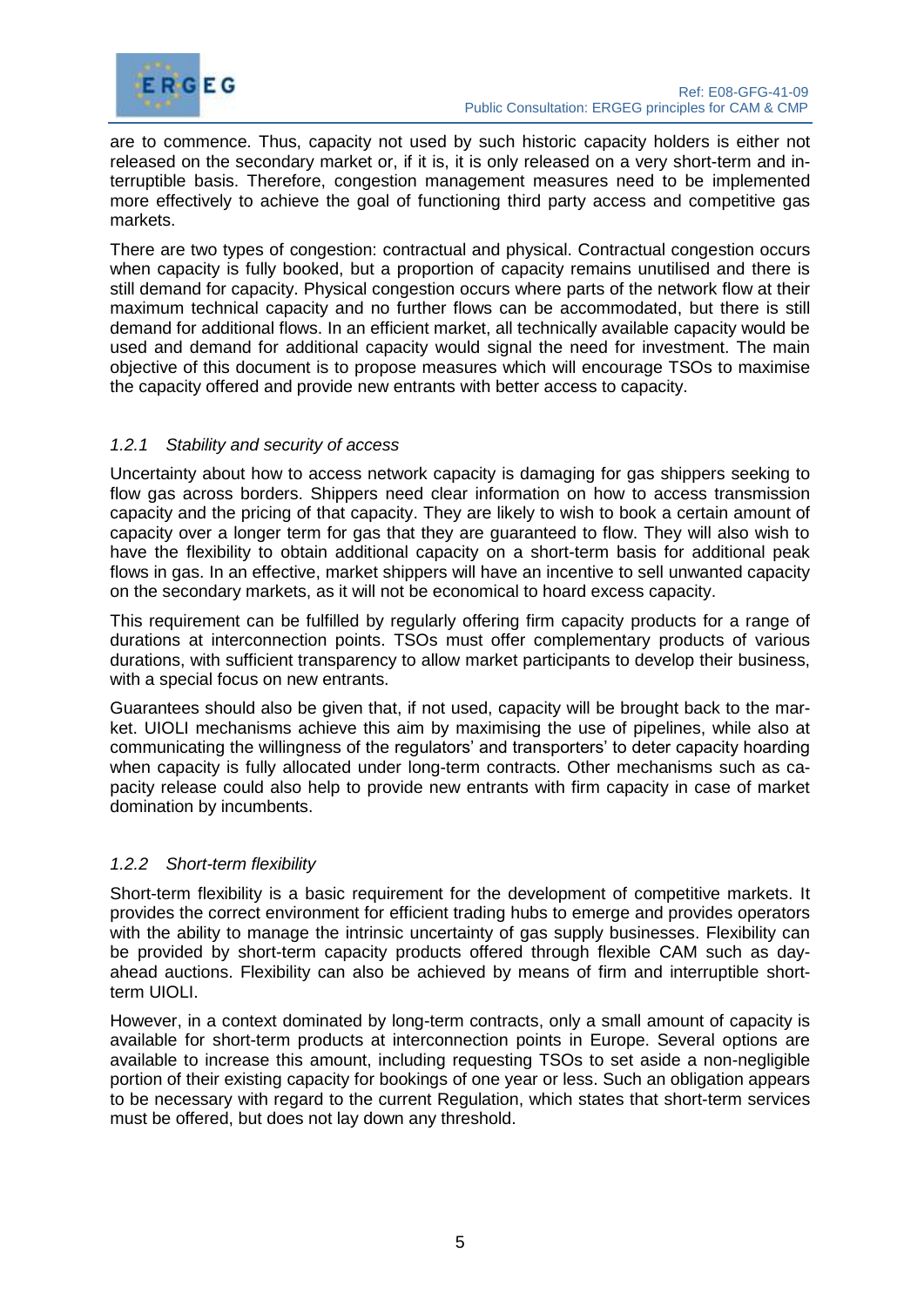

Short-term capacity products should not be considered as the ultimate solution for achieving competition in European gas markets. Short-term capacity products are part of a "tool box" of several options. In contrast to the electricity a market, the ability to use day-to-day opportunities<sup>5</sup> has not yet evolved in many of the European gas markets. In this area, the proposed measures cannot yet be based on gas-related evidence, but must build on the experiences in the electricity markets.

# <span id="page-9-0"></span>*1.2.3 Enhancing the utilisation of infrastructure and removing contractual congestion*

As previously mentioned, the objectives of CAM and CMP are to allocate existing transmission capacity in a manner that both promotes competition and non-discrimination and optimises use of the infrastructure. Thus, if booked capacity is not fully used and demand exceeds supply (contractual congestion), effective congestion management mechanisms (such as UIOLI, capacity buy-back or methods to improve secondary trading) must be implemented. The congested capacity must be returned to the market to maximise the rate of use of the infrastructure and also to prevent possible capacity hoarding. In doing so, it is important to find means to ensure that capacity is offered on a firm, rather than an interruptible, basis.

Regulation 1775/2005 mentions day-ahead UIOLI mechanisms "at least on an interruptible basis" as a means to manage contractual congestion also avoiding possible capacity hoarding. An effective mechanism may be to apply UIOLI to longer-term capacity in order to prevent shippers from capacity hoarding and / or encourage shippers to offer unused capacity on the secondary market. Such mechanisms must, however, avoid "unfair expropriations" and risks of contract cancellation for TSOs.

Another approach may be to develop a capacity buy-back mechanism, which may encourage TSOs to maximise their offer of capacity.

Finally, in an effective market, ERGEG would expect that shippers would not hold more capacity than they need and for capacity to be traded in a secondary market. It is, therefore, important for NRAs to consider the barriers to secondary trading. One existing barrier may be that some of the current capacity allocation methods do not create pricing signals that would encourage shippers to sell on excess capacity. A market-based approach to capacity allocation through auctions may create such incentives.

In any case, where there is no congestion, there should be no restriction of access to crossborder interconnection. TSOs should introduce capacity allocation methods that ensure all capacity demands are met. Where the congestion is physical, then investment should be considered. However this issue is not addressed within this document.

#### <span id="page-9-1"></span>**1.3. Underlying principles**

 $\overline{a}$ 

#### <span id="page-9-2"></span>*1.3.1 Developing cross-border compatibility of CAM and CMP*

To date, regulations in Europe have been developed with regard to national contexts. As a result, capacity products and CAM and CMP differ widely from one country to another and sometimes even from one TSO to another within the same country. This is a source of capacity mismatches at many interconnection points and, hence, sub-optimal use of infrastructure, which is an obstacle to cross-border gas trading.

<sup>5</sup> Regulation 1228/2003/EC amended by Commission Decision 770/2006/EC amending the Annex to Regulation 1228/2003/EC on conditions for access to the network for cross-border exchanges in electricity.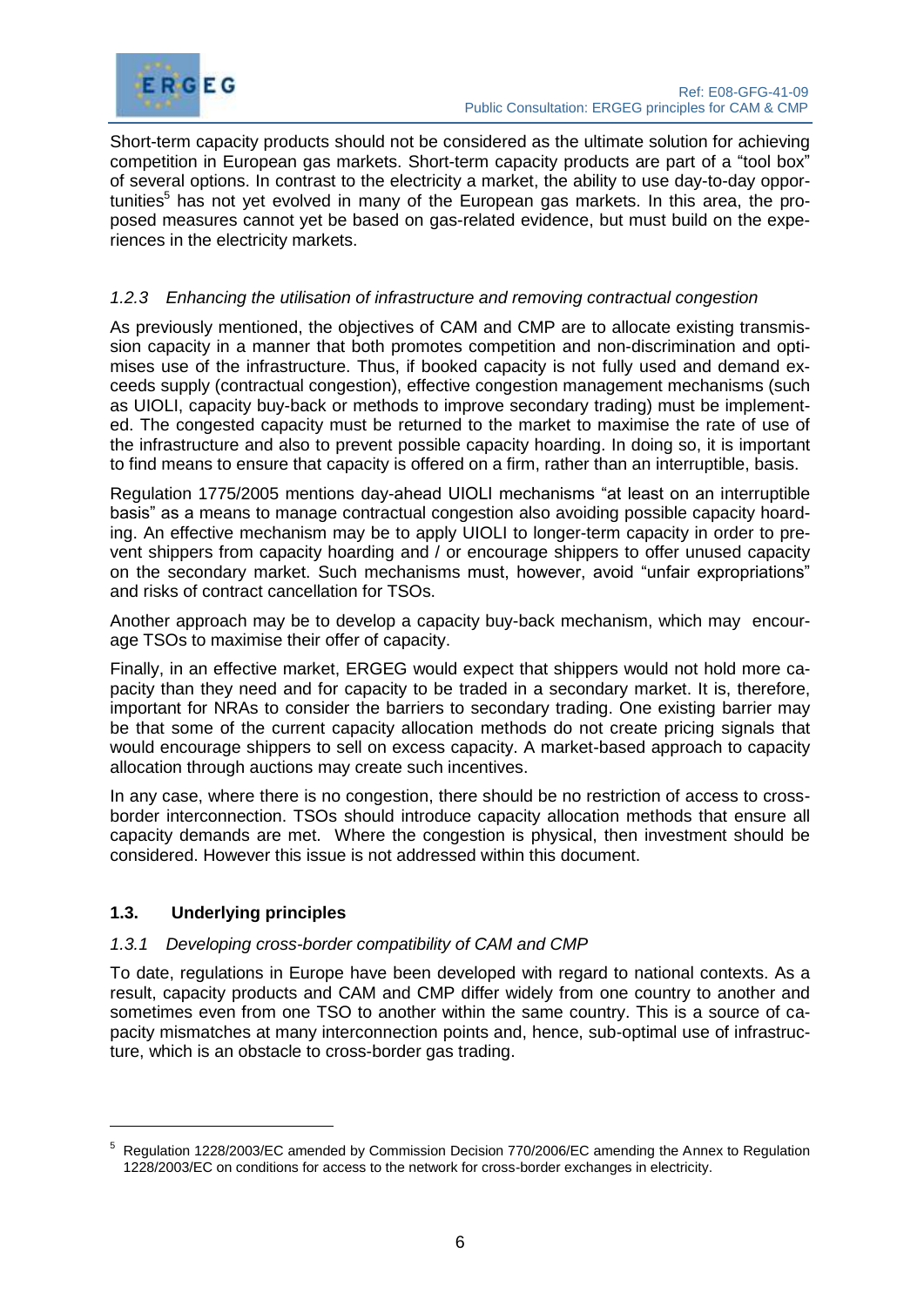

ERGEG, therefore, supports the harmonisation of capacity products, CAM and CMP, and any efforts to develop, at least, compatible products, in compatible quantities, using compatible timing and processes; including compatible information processes on the both sides of an interconnection point. In the longer term, bundled products at interconnection points may be the objective. Aware of the difficulties associated with this task, ERGEG proposes that TSOs establish action plans for the creation of bundled products.

# <span id="page-10-0"></span>*1.3.2 Promoting cooperation between adjacent TSOs*

The means by which adjacent TSOs work together to manage cross-border interconnection points has a direct impact on the ease of access for shippers and even the technical capacity made available. ERGEG, therefore, proposes to make some level of cooperation between TSOs mandatory, at least on the timing of capacity allocations, on the booking procedures and on technical parameters to be defined. Some of the guidelines' rules are based on this proposal.

# <span id="page-10-1"></span>*1.3.3 Hierarchy among the proposals*

The proposals seek to propose solutions for effective, fair, and non-discriminatory third-party access to capacity that are consistent with the different market developments across Europe and with their respective regulatory and legal framework. To achieve this, this document makes the following distinction among its proposals on CAM and CMP:

- Mandatory CAM and CMP, when justified by their importance for market development and integration. In many cases, several equivalent CAM and CMP of different designs but with the same outcome will be available (for example, pro-rata or auctions to allocate congested capacity).
- CAM and CMP to be implemented when needed (e.g., observed scarce capacity, inefficiency of the original capacity allocation). NRAs shall decide when these tools are needed.

The objective of this classification is to avoid being excessively prescriptive, while providing clear guidance.

#### <span id="page-10-2"></span>**1.4. Overview of the proposed CAM and CMP**

In summary, for shippers (in particular new entrants) to be able to access capacity, the following features must be developed:

- TSOs must have a **transparent and clearly defined mechanism** for shippers to request capacity. Where there is no congestion, TSOs **should accept all requests for capacity**.
- Where there is contractual congestion , TSOs may need to implement **better methods of capacity allocation** in order to ensure that new entrants are not foreclosed from the market;
- These methods should ensure that a **range of capacity durations on a regular basis (e.g. daily, monthly or longer-term basis) for a reasonable amount of capacity** through **a fair and non-discriminatory process providing signals in the case**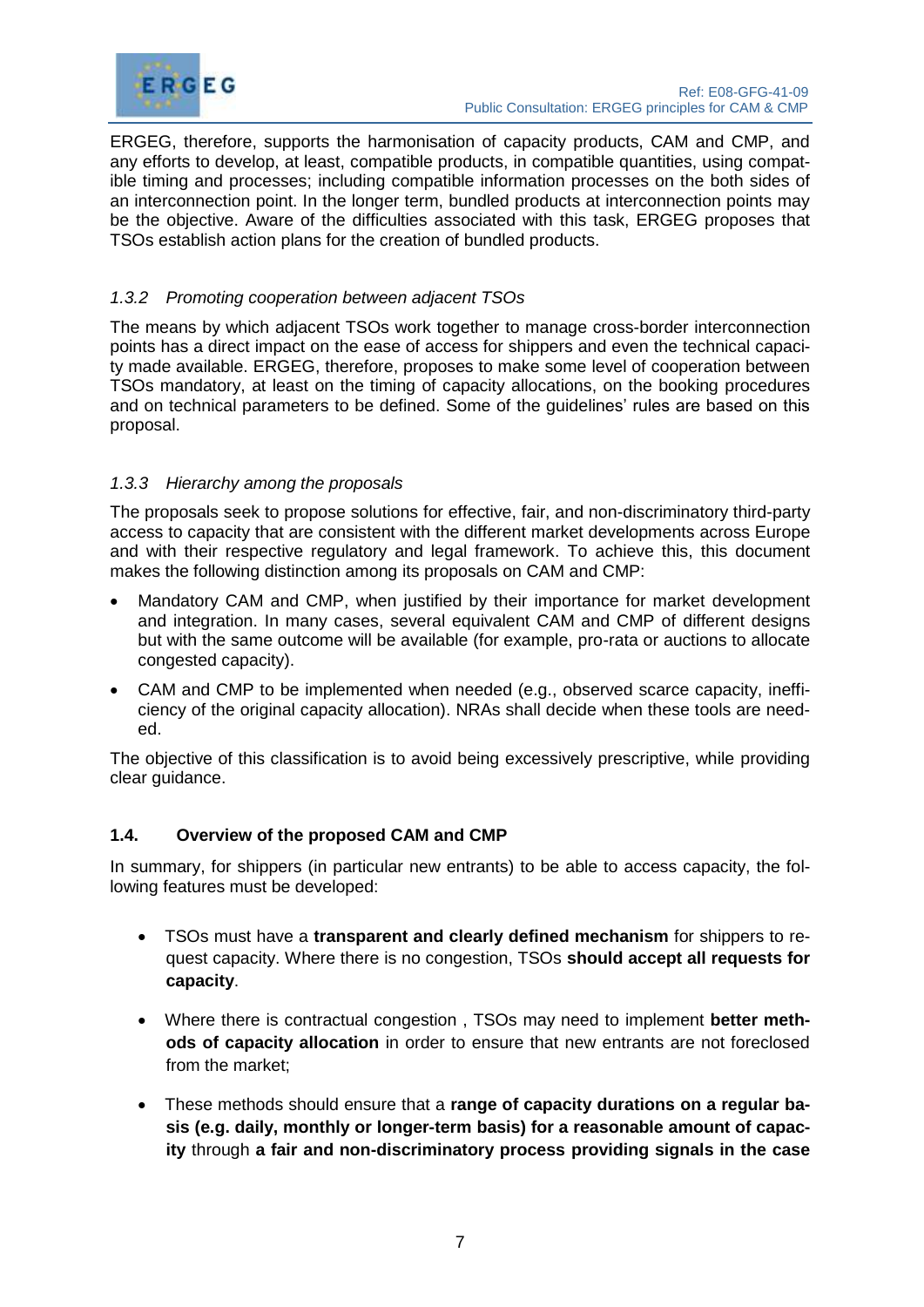

**of insufficient capacity**. If shippers are to have an incentive not to hoard extra capacity for peak periods, they must know that they can buy capacity for shorter durations on a regular basis;

- TSOs, therefore, must also take **an active role in managing capacity allocations** and may need **incentives to offer as much capacity** as possible onto the market
- There needs to be **sufficient transparency** with regard to gas flows, capacity availability, the supply and demand balance, capacity pricing, the volume of capacity sold under each capacity product and the technical information requirements for network access.
- Capacity allocation methods at cross-border interconnection points must be compatible.

This document consults on the various proposals that seek to address these provisions. The second part of the document sets out a proposal for general principles. These principles will be offered to the Agency for use as input to the development of Framework Guidelines, which will provide guidance for the ENTSO Gas for the development of comprehensive CAM and CMP rules and codes. The general principles are complemented by more detailed proposals for amending the existing Guidelines annexed to Regulation (EC) 1775/2005 via comitology.

The general principles present capacity products, capacity allocation management and congestion management procedures, summarised as follows:

- **Capacity products**: different durations, firm and interruptible, releasable capacity products
- **Capacity allocation mechanisms**: open season or long-term auctions for allocating new capacity; open subscription period (OSP) and pro-rata or auctions, as the standard CAM for existing capacity; "first committed, first served" and day-ahead auctions in some specifically defined cases
- **Congestion management procedures**: long-term "Use It Or Lose It", interruptible and firm short-term "Use It Or Lose It", capacity buy-back mechanisms and secondary market
- **Lack of available capacity**: optimisation of capacity calculation and maximization, rules to discourage capacity hoarding (such as long-term use it or lose it provisions, reservation for short-term bookings, and secondary markets)
- **Putting unused capacity back on the market** by enhancing the usability of interruptible capacity (such as improved transparency and firmness-information provided day-ahead) and day-ahead allocation of unused capacity (such as redesign of nomination timetables and restrictions of re-nomination rights).
- **In some cases, an appropriately designed incentive** may provide an effective and efficient mechanism for regulators to influence the behaviour of TSOs and shippers.
- **Co-ordination between systems** by promoting co-operation among adjacent TSOs.

As the structure of European gas markets and the structure of networks differ, the mechanisms and procedures to be applied in Europe cannot be identical in each Member State. On the other hand, procedures should be compatible, as far as needed, to support cross-border gas flows and the functioning of a competitive market. To this end, the proposals are based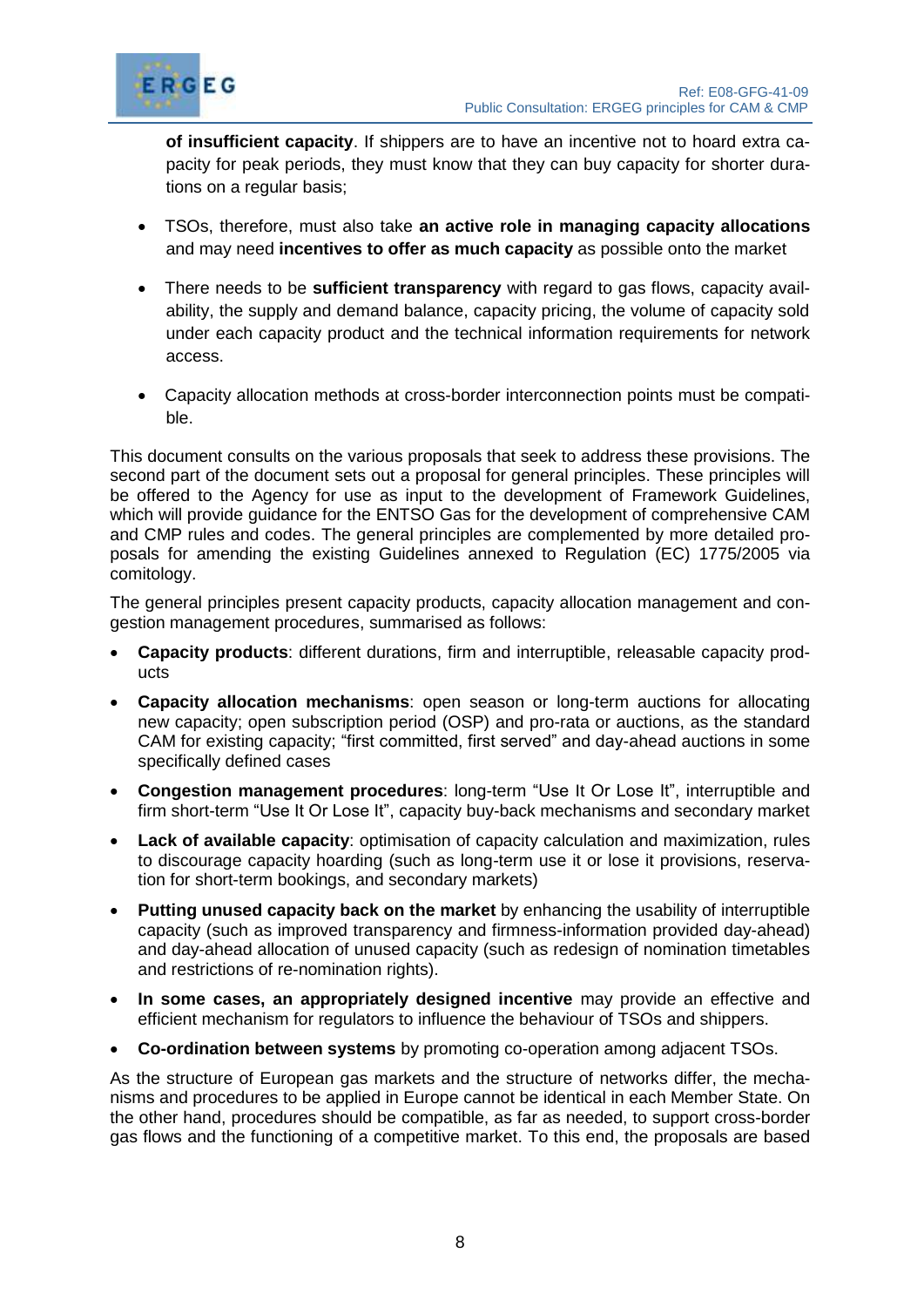

on the principle that specific mechanisms and procedures must be implemented by virtue of a decision by the NRA.

The proposals for amending the Guidelines annexed to Regulation (EC) 1775/2005 are designed as a "tool box" of mechanisms and procedures to be implemented, where appropriate. Referring to the specific situation at a given border, the relevant NRAs shall decide on what specific tools to apply. If two Member States are involved, coherent procedures shall be applied.

# <span id="page-12-0"></span>**2. ERGEG's principles on CAM and CMP, including proposals for amending the Guidelines annexed to Regulation (EC) 1775/2005**

This document presents the CAM and CMP principles ERGEG is developing. These principles seek to facilitate effective, fair, and non-discriminatory third party access and thereby support the development of a competitive gas market in Europe.

In addition to these principles, ERGEG is making proposals to amend the annex to the Regulation (EC) 1775/2005. These proposals are derived from the ERGEG principles or, at least, are consistent with these principles. As these proposals remain within the scope of the provisions of Article 4 and 5 of Regulation (EC) 1775/2005, they are suitable for legallybinding adoption into the annex of the Regulation via comitology, according to Article 9 para 1 (b) of Regulation (EC) 1775/2005.

ERGEG's principles and proposals on CAM and CMP seek to guarantee security, predictability and flexibility for all shippers seeking access to transmission capacity. Therefore, the principles state that TSOs shall regularly offer capacity products of various durations via transparent, fair and non-discriminatory allocation procedures. Adjacent TSOs shall cooperate in order to optimise the use of the networks and to offer compatible products. Finally, TSOs and shippers shall find ways to bring unused capacity back onto the market in the short and the long-term.

ERGEG's principles and proposals for amending the annex to the Regulation 1775/2005 set out below. The principles and proposals address four topics: (G1) third party access services and principles on general issues; (G2) principles on capacity offer and products; (G3) capacity allocation mechanisms; and (G4) congestion management procedures.

# <span id="page-12-1"></span>**2.1 Scope of the principles**

The ERGEG principles laid down in this document shall be applied, at a minimum, to actually or potentially contractually congested interconnection points between adjacent transmission systems, i.e. cross-border as well as within Member States, as far as these points are subject to booking procedures.

# *Proposed text for amending the Guidelines annexed to Regulation (EC) 1775/2005:*

# **G1. Third party access services**

**G1.1 Scope.** The rules on capacity allocation mechanisms and congestion management procedures in these Guidelines apply to actually and potentially contractually congested cross-border interconnection points, as well as interconnections between adjacent transmission systems within the same Member State, insofar as the points are subject to booking procedures by shippers.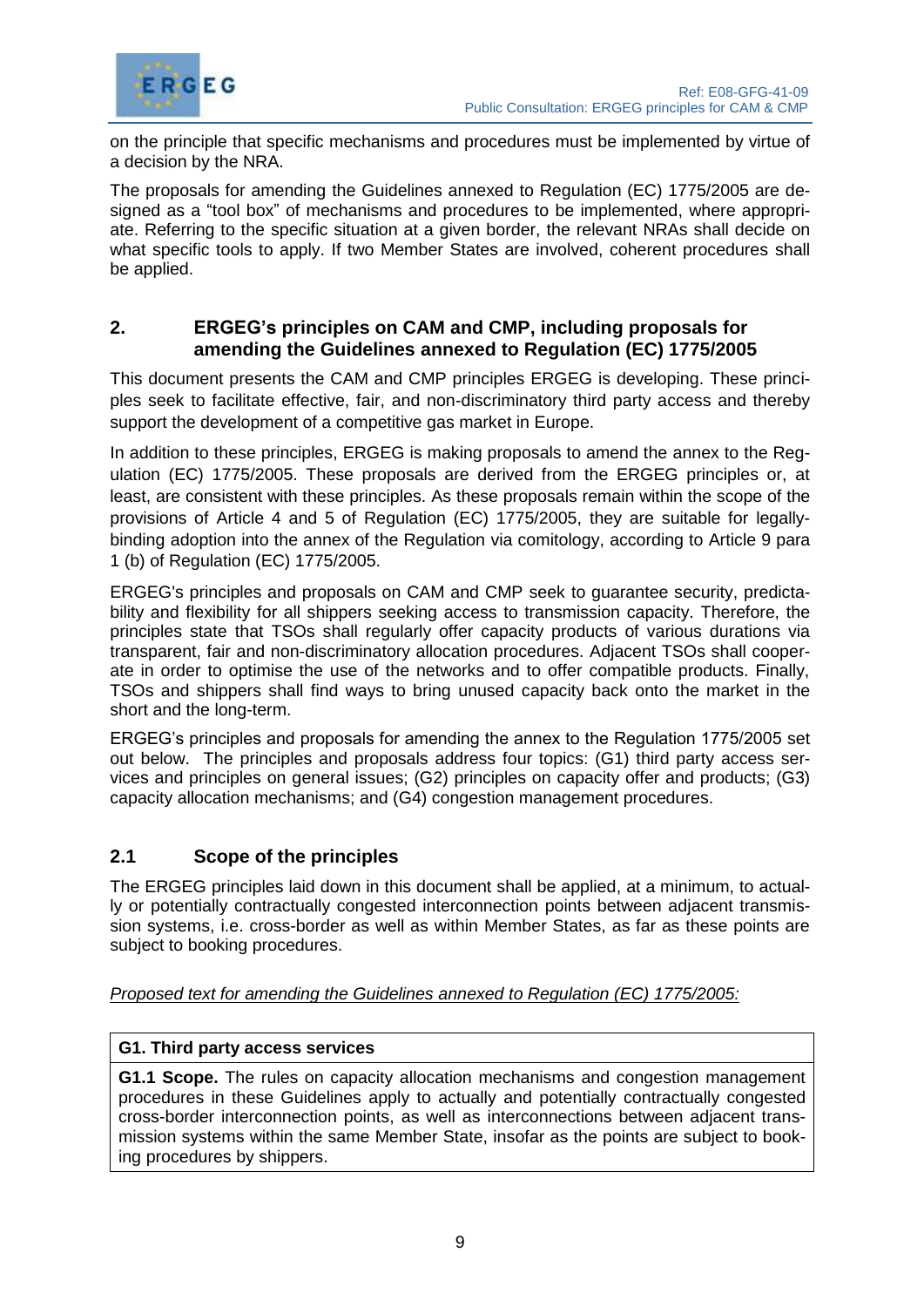

The national regulatory authority shall determine the interconnection points which are at least potentially congested and thus subject to capacity allocation mechanisms and congestion management rules according to these guidelines.

Exit points to end consumers as well as to LNG-terminals or storage facilities are not subject to these Guidelines.

# <span id="page-13-0"></span>*2.1.1 Other issues related to CAM and CMP*

This document focuses on CAM and CMP issues and does not directly address other related issues.

This is, for example, the case of additional revenues which can be generated by the application of the proposed CAM and CMP. According to ERGEG principles, the allocation procedures potentially result in additional income for TSOs. This is likely with regard to auctions and is likely to occur when TSOs free up capacity by the described means. One way to utilise such surplus revenues is to use the monies to increase physical capacity or to redistribute it among network users in the form of a tariff reduction, subject to the national regulatory authority's approval.

Transparency is a pre-requisite for the functioning of the CAM and CMP. This is why, although it is not a pure CAM and CMP issue, Annex 1 of this document presents a proposal for additional transparency requirements to be included in the Guidelines annexed to Regulation (EC) 1775/2005. Transparency on some specific data is an essential part of CAM and CMP.

# <span id="page-13-1"></span>**2.2 ERGEG principles on general issues**

#### <span id="page-13-2"></span>*2.2.1 Co-operation between adjacent TSOs*

In order to optimise the use of the networks and the capacity offered, adjacent transmission system operators shall cooperate at the technical and operational level. To this end, they shall exchange all necessary information. This information shall comprise, inter alia, forecasts on entry and exit flows, availability of networks, balancing energy and real-time flow metering.

**Example:** The independent system manager of five transmission systems in Austria, Austrian Gas Grid Management (AGGM), is an illustration of how cooperation between TSOs can increase available capacity. AGGM is responsible for capacity and gas flow management and third party access. TSOs must enter into contracts which require the exchange of data between TSOs, other system operators and AGGM and the provision of all the necessary information to AGGM. After the introduction of AGGM in 2003, the peak capacity offered was increased by 10% without investing, as a result of AGGM's improved network coordination.

*Proposed text for amending the Guidelines annexed to Regulation (EC) 1775/2005:*

#### **G1.2 Cooperation**

Transmission system operators shall cooperate with other transmission system operators with clearly assigned responsibilities to promote efficient cross-border trade and efficient network access. This shall require transmission system operators to exchange relevant data, coordinate maintenance and capacity calculations in order to maximise available capacity.

National regulatory authorities may prescribe further details.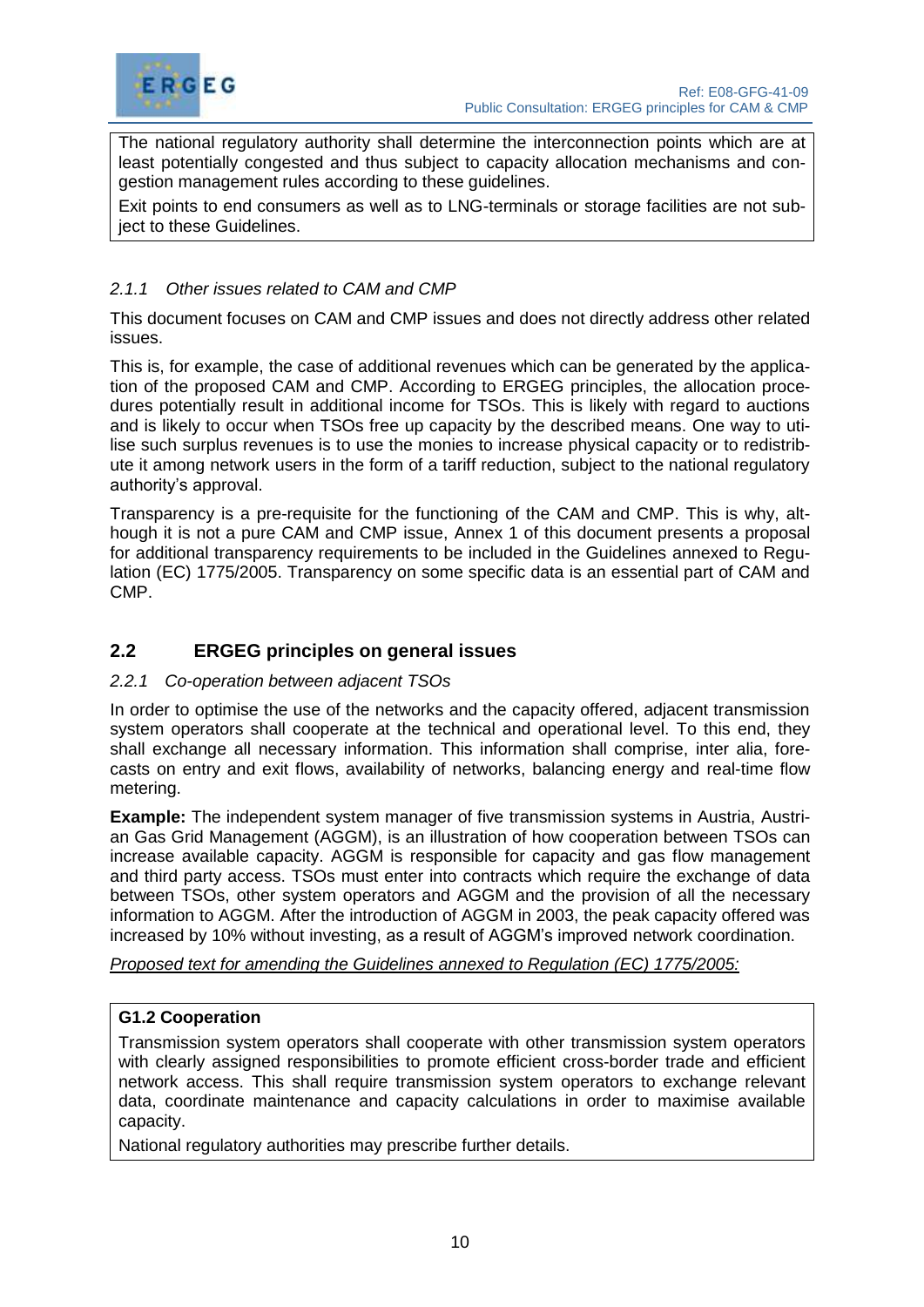

Adjacent transmission system operators shall allocate capacity simultaneously and shall coordinate congestion management procedures.

#### **G1.2.1 Increase of available capacity by enhanced cooperation.**

When planning day-to-day network operation, adjacent transmission system operators shall exchange information, including forecast entry and exit flows as well as the availability of network components, of capacity buy-back mechanisms, if any, and of balancing energy, in order to optimise use of the network as a whole through operational measures.

#### <span id="page-14-0"></span>*2.2.2 Implementation of compatible products and procedures*

TSOs shall implement compatible products and follow compatible procedures on each side of an interconnection point. This concerns, iter alia, the type of contract, booking procedures (lead time, reservation notice, etc.), capacity duration, available capacity, nomination and, if relevant, re-nomination procedures.

This also applies to interruptible capacity. Adjacent TSOs shall apply compatible procedures regarding the offer, allocation and interruption of interruptible capacity. Otherwise interruptible capacity products may not be used by shippers at interconnection points; there should not be different interruption patterns on each side of the border for shippers.

Reducing the operational complexity of cross-border shipping and full product compatibility will significantly reduce the obstacles to the development of cross-border flows. Compatibility is vital for the integration of adjacent markets and, ultimately, for the achievement of the single European market.

#### *Proposed text for amending the Guidelines annexed to Regulation (EC) 1775/2005:*

#### **G1.2.2 Transportation contracts and codes**

Transmission system operators shall align their transportation contracts and network codes so that transaction costs are minimized for shippers. National regulatory authorities may set out further details.

If necessary, transmission system operators adjoining more than one system may apply different terms and conditions at the interconnection points to different systems, in order to ensure compatibility with the methods applied in the adjacent systems.

#### **G1.2.3 Procedures**

Transmission system operators shall implement standardised communication procedures. They shall utilise information systems and electronic on-line screen-based communications as a means to provide adequate data to network users and to simplify transactions, such as nominations, capacity contracting and transfers of capacity rights between network users. National regulatory authorities may set out further details relating to standardised communication procedures.

#### <span id="page-14-1"></span>*2.2.3 Minimum requirements for capacity calculation*

It is recommended that TSOs follow a dynamic approach with regard to the calculation of technically available capacity. This approach requires, in particular, TSOs to re-calculate technically available capacity on a regular basis, with reference to actual technical conditions (e.g. calorific value, temperature, expected consumption). This is without prejudice to the ability of TSOs to offer capacity above the existing technical capacity.

*Proposed text for amending the Guidelines annexed to Regulation (EC) 1775/2005:*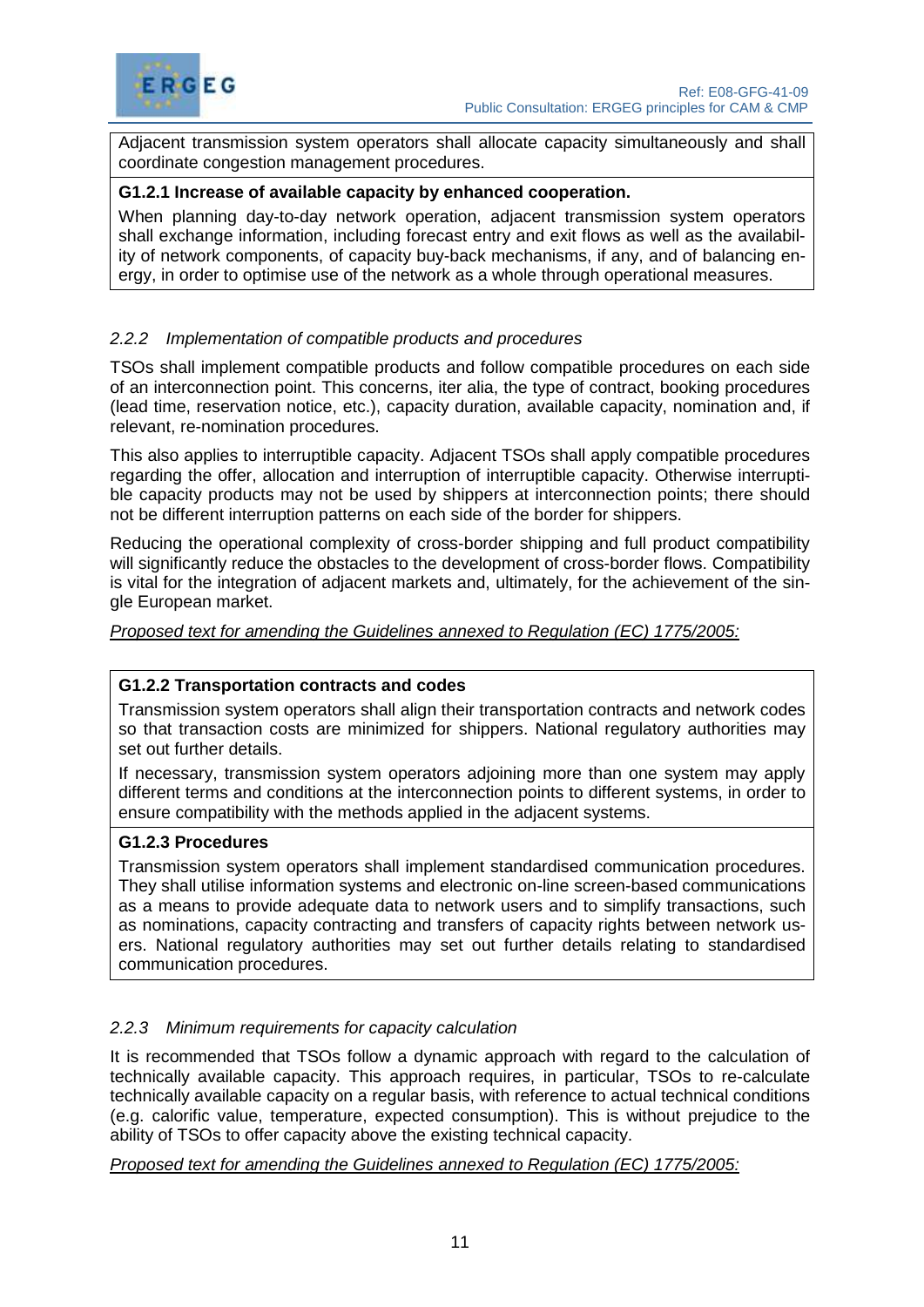



# **G1.3 Capacity calculation**

When assessing technical capacity, TSOs shall consider the maximum amount of capacity that can physically be used. Technical capacity must be calculated through transparent methodologies, using best available and cost-efficient procedures by transmission system operators. Transmission system operators shall identify all capacity that can be physically used in order to maximise the offer of capacity to the market. When forecasting system use for the purposes of identifying technical constraints, transmission system operators may also consider market trends, historical flow data and data on results of allocation processes.

National regulatory authorities may define further details of capacity calculation. This may cover, in particular, the calculation of short-term capacity down to day-ahead capacity, to be based upon transmission system operators' current knowledge of, inter alia, the actual calorific value of the gas, expected consumption, climatic conditions, system configuration, and the availability of network components. Where so requested by the national regulatory authority, transmission system operators shall justify their capacity calculation.

# <span id="page-15-0"></span>*2.2.4 Network security and emergencies*

The application of ERGEG principles does not reduce or question the TSO's responsibility for security of network operation and supply.

*Proposed text for amending the Guidelines annexed to Regulation (EC) 1775/2005:*

#### **G1.4 Network security**

In applying the rules of this Guideline, transmission system operators shall take into account the network security requirements and the integrity of the system concerned.

The services provided shall take into account the facilities' technical constraints. Any limits on the services offered shall be made public and duly substantiated.

#### **G1.5 Emergencies**

Should difficulties in meeting contractual delivery obligations arise due to system integrity reasons beyond the transmission system operator's control, transmission system operators shall notify network users and seek a non-discriminatory solution without delay, e.g. proportionate reduction of nominated flows. Where possible, transmission system operators shall consult network users on procedures prior to their implementation and agree them with the national regulatory authority.

#### <span id="page-15-1"></span>*2.2.5 Incentivisation*

NRAs may provide commercial incentives for TSOs to interact with the market and ensure capacity is allocated efficiently. This may be done by allowing TSOs to retain a certain share of the revenues (and costs) generated through congestion management mechanisms depending on the performance of the system.

Effective incentive mechanisms can ensure that it is in the TSOs' commercial interest to act in a specific way. It may also be possible to frame an incentive so that it applies to the behaviour of other network parties, such as gas shippers.

A simple incentive can be an effective substitute for complex rules and regulations and may result in a more immediate and efficient response by the TSO. One advantage of an incen-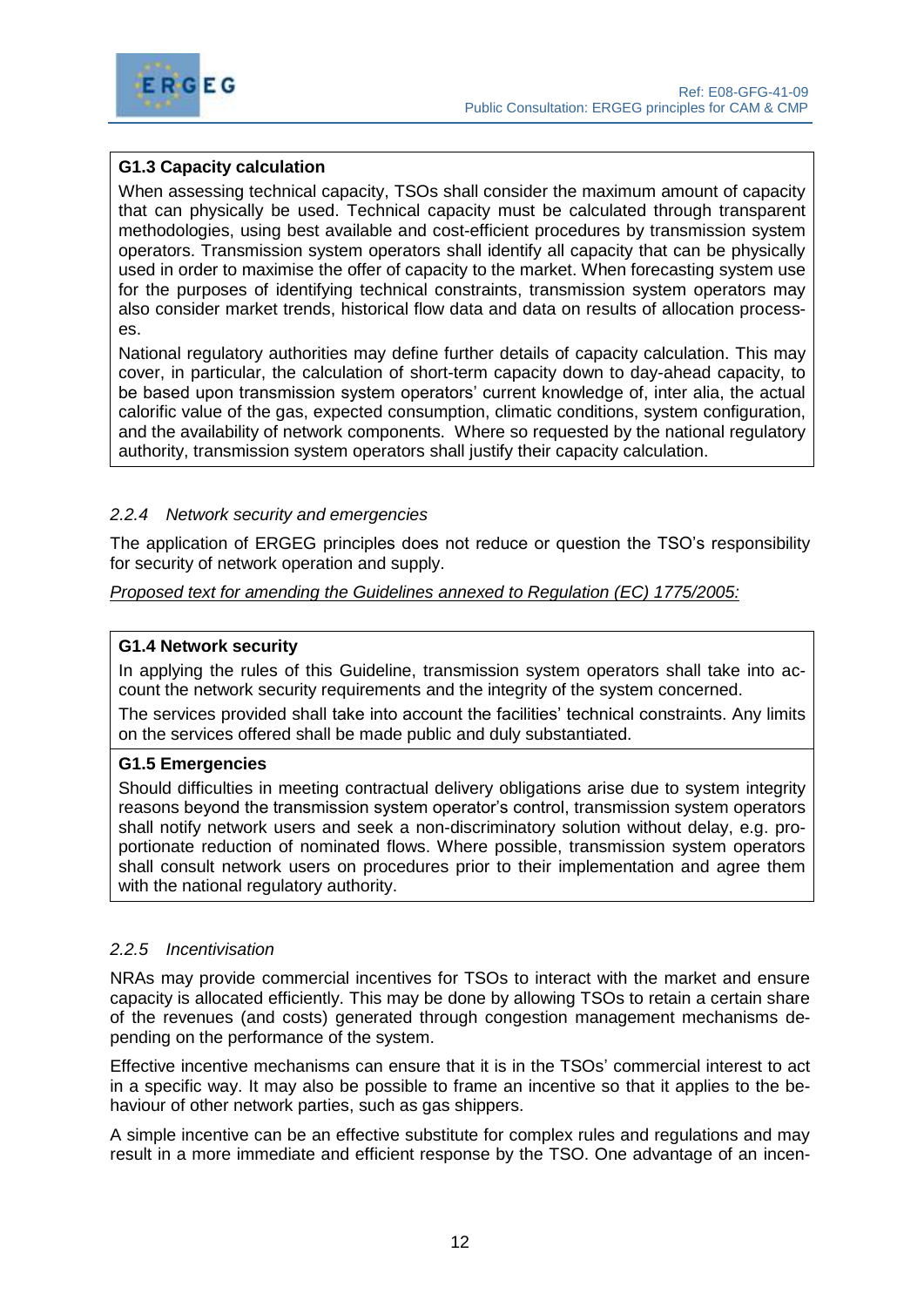

tive mechanism is that it leaves the TSO, or other affected parties, to design and implement a mechanism that will most efficiently achieve the desired outcome.

It is important to note though that the effectiveness of incentive mechanisms is influenced by different factors across Europe, including market structure, vertical integration of the transmission, or differences in regulatory frameworks.

*Proposed text for amending the Guidelines annexed to Regulation (EC) 1775/2005:*

#### **G1.6 Incentivisation**

Where appropriate, national regulatory authorities may incentivise transmission system operators to achieve the aim of these Guidelines and to properly comply with the requirements resulting from these Guidelines.

# <span id="page-16-0"></span>**2.3 ERGEG principles on capacity offer**

Adjacent TSOs shall offer firm and interruptible capacity products which are compatible with the network access systems by adjacent TSOs (see above), as well as with existing and future mechanisms for trading gas.

Capacity published as available shall be binding on TSOs since this is a prerequisite for allocating it on a pro rata basis and for conducting auctions. Separate capacity for transit purposes shall be avoided in order to ensure maximum liquidity of capacity markets.

*Proposed text for amending the Guidelines annexed to Regulation (EC) 1775/2005:*

#### **G2. Capacity offer and products**

#### **G2.1 Capacity offer**

All available capacity shall be offered by transmission system operators in a transparent and non-discriminatory manner as firm and interruptible capacity for long- and short-term contracts.

Transmission system operators shall offer capacity on a regular basis for all products and durations defined in point G2.2.

Transmission system operators shall offer firm and interruptible capacity at any interconnection point in both directions. At unidirectional points, backhaul capacity shall be offered at least on an interruptible basis. The capacity offered shall be expressed in energy units per unit of time.

The transmission system operators shall offer the capacity available plus any remaining capacity not previously allocated and any capacity from previous allocations released by capacity holders.

The offer and use of separate capacity for transit purposes shall be avoided.

The offer of capacity shall be binding on the transmission system operator. Capacity allocations shall not take place outside the standard allocation procedures as applied according to these Guidelines.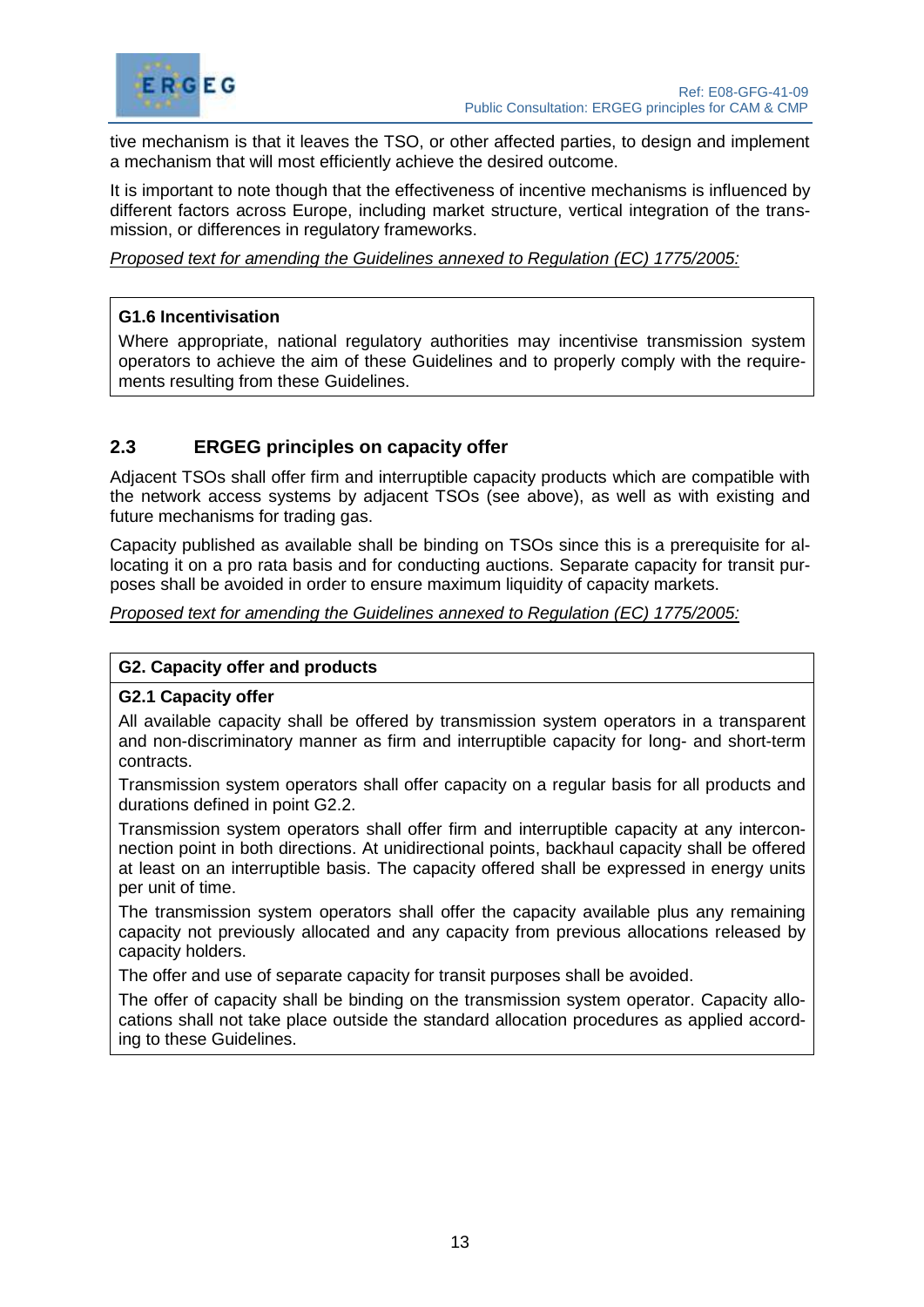



# <span id="page-17-0"></span>*2.3.1 Capacity duration*

Taking into account the conditions set out in Article 18 para 3 of Directive 2003/55/EC, TSOs shall ensure that shippers can book capacity for a full range of short- and long-term durations, for example<sup>6</sup>:

- More than 5 years
- More than 1 year to 5 years
- One year or less (e. g. yearly, half-yearly and / or seasonally, quarterly)
- One month or less (e.g. monthly, weekly, daily, intra-day)

The combination of capacity products of various durations is necessary to achieve both, stability and flexibility of access. If shippers have access to a range of capacity durations, it will incentivise them to buy as much capacity as required over longer timescales, while allowing them to procure additional capacity at short notice for unexpected peaks. For this to work, shippers must be offered capacity on a regular basis, through a fair and non-discriminatory process. If shippers are to have an incentive not to hoard extra capacity for peak periods, they must be confident that they can buy capacity for shorter durations on a regular basis.

Capacity products with durations of more than 5 years are the standard offered by many TSOs today. They are often the only ones provided to the market and, in most situations, are fully booked by incumbents.

Capacity products with durations of 2 to 5 years may also be requested by shippers, depending on the market structure. Products with these durations may meet the needs of new entrants developing supply activities to end-consumers: They need stability of access, but are unable to commit themselves for more than a few years.

Offering capacity with a duration of one year or less facilitates bringing capacity onto the market on a regular basis and, hence, new entrants' access to capacity. However, it should be noted that where capacity is already fully booked, the segmentation will not result in additional capacity that can be provided to the market.

TSOs shall thus offer capacity products of various durations to meet the various needs of shippers. NRAs shall be entitled to require TSOs to offer a certain quantity of capacity products of various durations.

#### *Proposed text for amending the Guidelines annexed to Regulation (EC) 1775/2005:*

# **G2.2 Capacity products**

The capacity offer shall be developed by transmission system operators, following proper consultation with users and supervised by national regulatory authorities. The capacity products shall accommodate market needs, as far as possible. Such consultations shall be published, along with all relevant documents, on the transmission system operator's website. The consultation shall be conducted without prejudice to the national regulatory authority's power to approve or to set rules regarding the capacity offer.

The transmission system operators shall define firm and interruptible capacity products of different durations. Depending on the demand for capacity, transmission system operators shall offer a suitable percentage of technical capacity for the different capacity contract durations. The products offered shall be subject to proper consultation of market participants and reviewed by national regulatory authorities. Any decision in relation to the prod-

 $^6$  Annex 2 sets out proposals for capacity products of short- and long-term durations.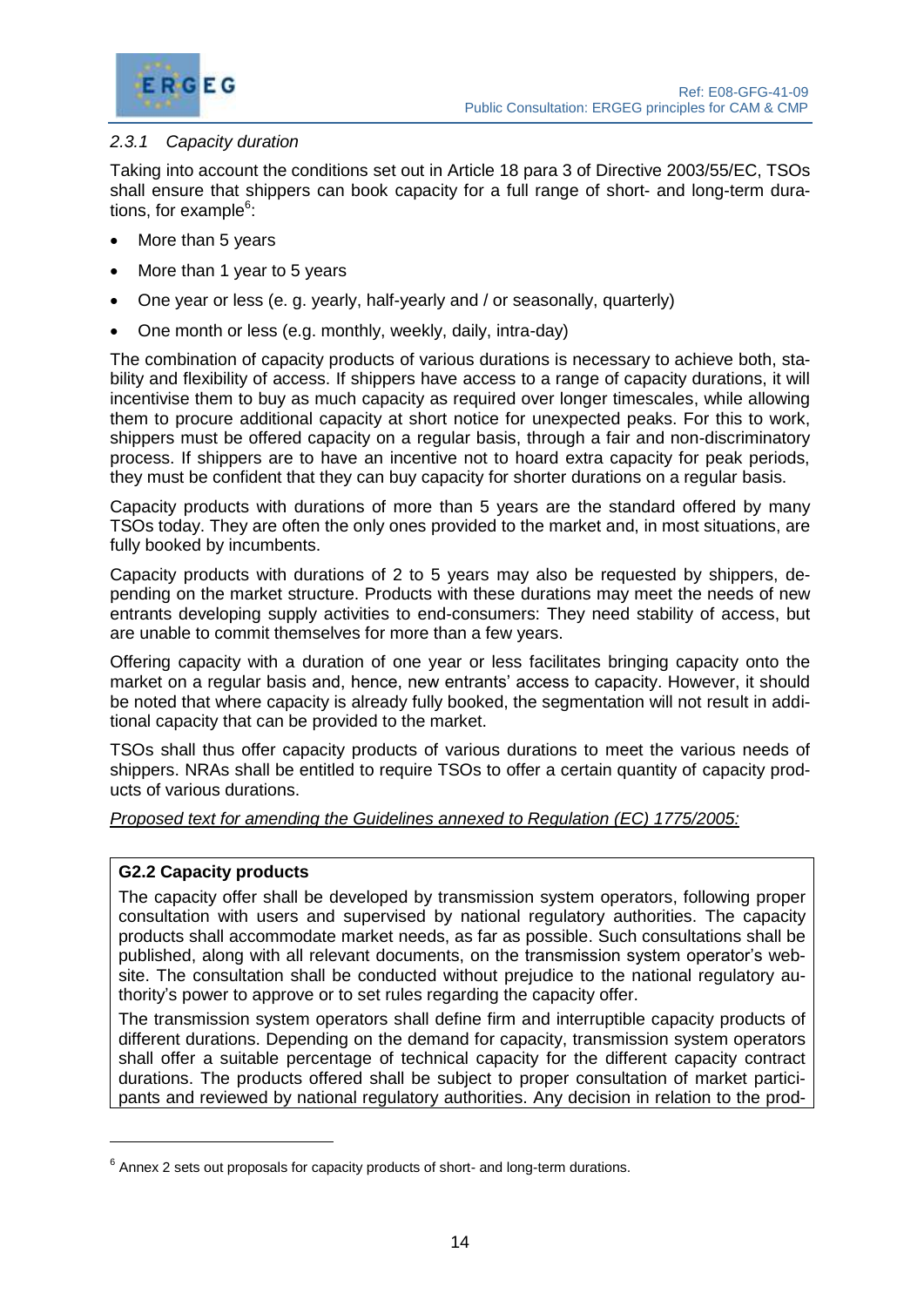

ucts offered shall take into account the requests from market participants and the development of competitive gas markets.

# <span id="page-18-0"></span>*2.3.2 Capacity products of one year and less*

Part of the technical capacity shall be set aside for capacity products of one year and less. Some of this shall be reserved for yearly capacity products.

The provision of capacity products of one year and less shall be mandatory for the following reasons:

- they allow new entrants access to capacity, even those with limited financial commitment capabilities;
- they reduce the risk of market foreclosure by incumbents
- they help to bring capacity onto the market on a regular basis

This provision of capacity products of one year and less shall be mandatory, unless the primary and secondary market and the UIOLI procedures provide shippers with satisfactory access to capacity, which could justify an exemption.

This is because, in some cases, there may be liquid primary or secondary markets for capacity of various durations or functioning UIOLI mechanisms. In this situation, shippers could obtain access to the capacity they need, even for a short duration, via this primary or secondary market. In this particular situation, there would be no need for a mandatory offer of capacity products of one year and less.

The minimum level of capacity of one year and less to be offered is a decision which should be reached on a national basis, taking into account market needs. ERGEG proposes that a realistic range for the short-term capacity share is 10% to 25% of the technical capacity.

*Proposed text for amending the Guidelines annexed to Regulation (EC) 1775/2005:*

#### **G2.2.1 Short-term capacity**

A reasonable proportion of the available capacity shall be set aside for short-term capacity products to be offered on a firm basis, unless the primary and secondary market and the UIOLI procedures provide shippers with satisfactory access to capacity. This proportion shall be subject to national regulatory authorities' approval.

#### **G2.2.2 Intra-day capacity**

National regulatory authorities may require that any capacity becoming available to the transmission system operator within day shall be offered immediately, as far as the national regulatory authority considers this necessary.

Network users are entitled to submit nominations on an interruptible basis at any time. Transmission system operators shall use best endeavours to comply with these nominations.

#### <span id="page-18-1"></span>*2.3.3 Interruptible products*

Subject to approval by NRAs, TSOs may choose between different interruption procedures, such as pro-rata interruptions or the "last committed, first interrupted" principle. If other transparent, fair and non-discriminatory interruption procedures exist, they may also be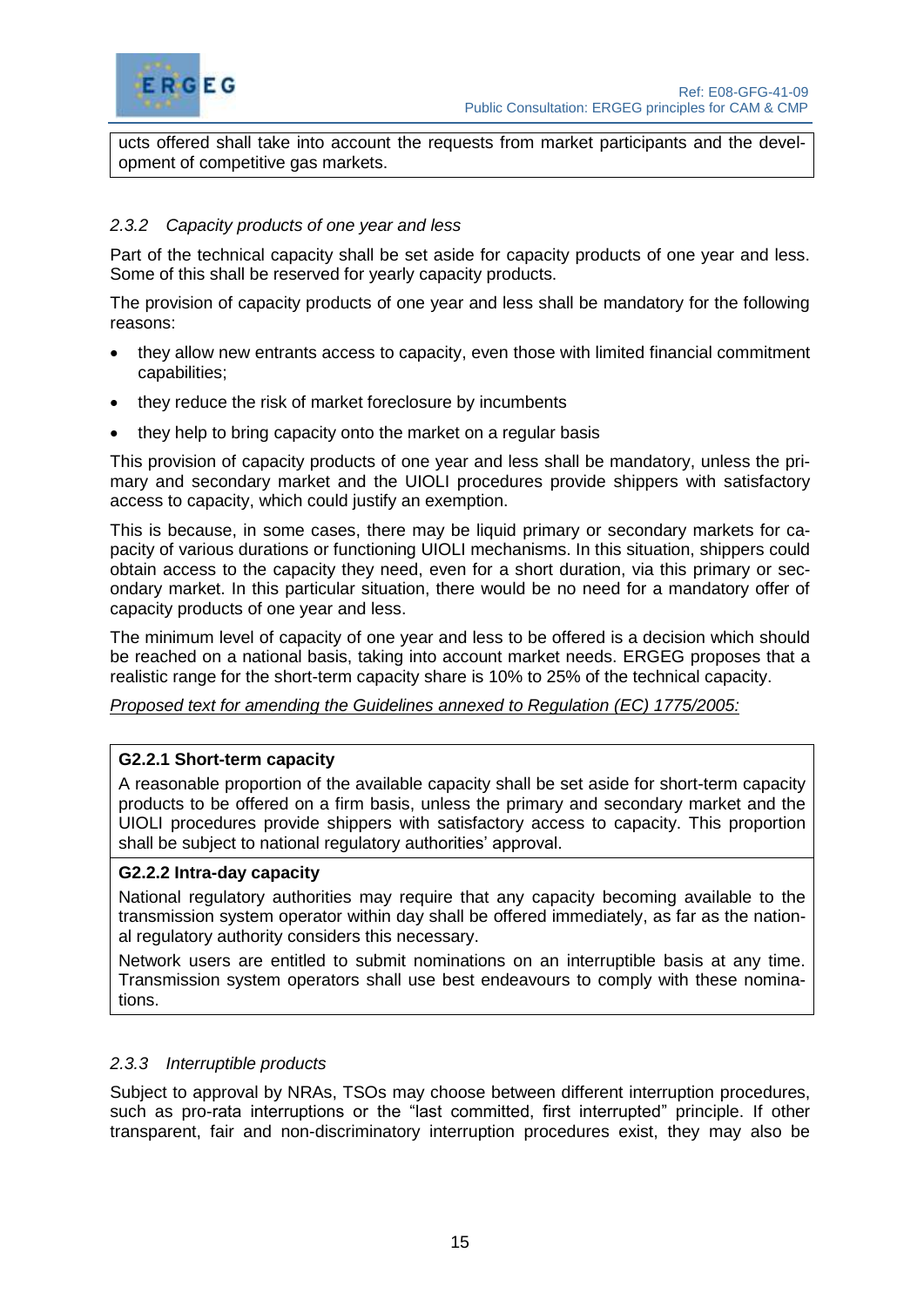



used. Meanwhile, adjacent TSOs shall apply compatible interruption procedures (see point G1.2.2).

Interruptible short-term (intra-day) UIOLI capacity is required from day-to-day for the dayafter or intra-day: capacity for day *D* is required by means of the nominations and renominations (beyond the booked capacity rights). The original capacity holder keeps the right to re-nominate, thus interrupting the intra-day capacity allocated through the UIOLI mechanism.

#### *Proposed text for amending the Guidelines annexed to Regulation (EC) 1775/2005:*

#### **G2.2.3 Interruptible capacity**

Transmission system operators shall offer interruptible capacity or equivalent products at any point. If the total amount of interruptible capacity is subject to limitation, the national regulatory authority may ask transmission system operators to offer interruptible short-term capacity beyond these limits.

National regulatory authorities may set out further details of interruptible capacity products.

# <span id="page-19-0"></span>*2.3.4 Maximising firm capacity*

TSOs shall maximise the amount of firm capacity offered to shippers. A basic tool is enhanced co-operation between TSOs (see point G1.2.1). In addition to this, TSOs could intervene in gas markets in order to maximise the capacity offered. Subject to NRA approval, TSOs may thus implement commercial means, which could include capacity buy-back mechanisms (*see* below) and the provision of physical balancing energy or similar means.

#### *Proposed text for amending the Guidelines annexed to Regulation (EC) 1775/2005:*

#### **G2.3 Increase of available capacity by commercial means**

Transmission system operators shall apply cost-effective measures to alleviate congestion. Subject to the national regulatory authority approval, transmission system operators may develop methods to use of capacity buy-back mechanisms or to procure physical energy in order to maximise and manage the offer of additional capacity. It shall be ensured in this case that any associated costs do not exceed an economically efficient level.

Capacity buy-back is a mechanism (used in some Member States) that allows the system operator to offer additional capacity on a firm basis, above its baseline capacity. However, in the event of congestion, the shippers may submit offers of the price and quantity of capacity, which they are willing to sell. The system operator will accept the lowest offers to buy-back sufficient capacity to relieve congestion. The NRA may offer incentives, which reward TSOs for their efficient use of the buy-back mechanism. This differs from UIOLI provisions, in that it is for the shipper to decide whether to offer the capacity back to the TSO and at what price.

#### <span id="page-19-1"></span>*2.3.5 Bundled products*

The NRAs shall be entitled to require TSOs to offer bundled products at interconnection points. This refers to the possibility of integrating capacity at all points connecting adjacent systems into bundled products, as well as to the integrated management of entry and exit capacity between adjacent systems. The bundling of capacity is an element in facilitating cross-border market integration. It helps to increase available capacity, to reduce transaction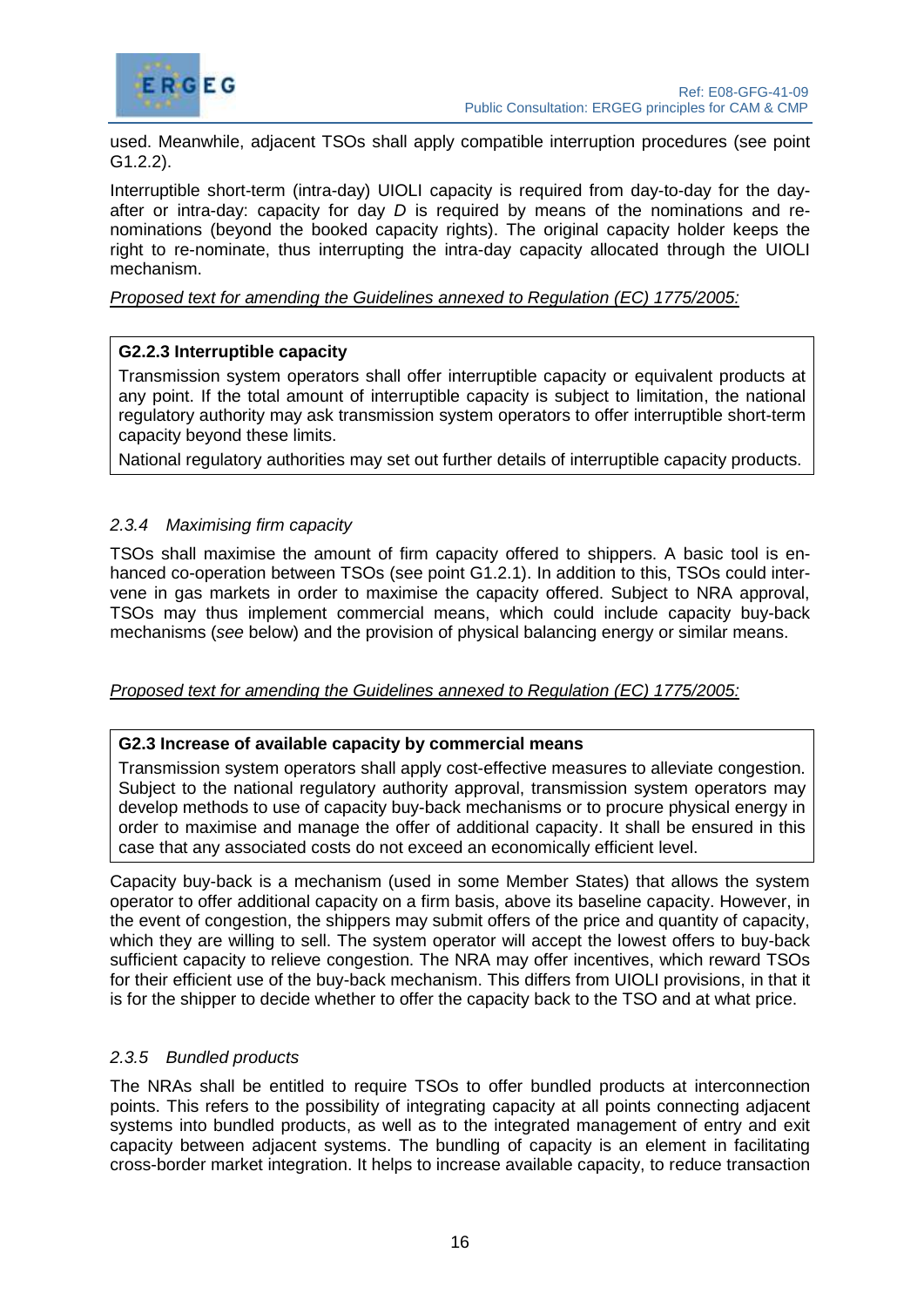

efforts and to focus all liquidity at the virtual hubs, as interconnection points will no longer be suitable points for gas trading. Shippers intending to book or use bundled capacity must have access, at least, to virtual hubs on both sides of the relevant border.

*Proposed text for amending the Guidelines annexed to Regulation (EC) 1775/2005:*

#### **G2.4 Bundled products**

National regulatory authorities may require transmission system operators to offer bundled products. Bundling comprises integrating capacity at all points connecting adjacent systems into bundled products and calculating the entire technical capacity of the bundled product. The exit and entry capacity at every point connecting adjacent transmission systems shall be integrated in such a way that the transport of gas from one market to an adjacent market is provided on the basis of a single allocation procedure and single booking. The flows shall be allocated to the physical points by the adjacent transmission system operators on the basis of technical criteria.

If the national regulatory authorities determine that bundled products must be offered adjacent transmission system operators shall jointly develop action plans to realise this. These plans shall define interim steps and include a binding schedule. The plans are subject to review by the national regulatory authority.

# <span id="page-20-0"></span>**2.4 ERGEG principles on capacity allocation mechanisms**

CAMs are mechanisms used to allocate and re-allocate primary capacity in a transparent, fair and non-discriminatory manner, i.e. to sell existing capacity. Allocating capacity in a transparent, efficient and non-discriminatory manner is also an issue when developing new capacity.

Existing and new capacity shall be allocated through transparent, efficient and nondiscriminatory procedures. These procedures shall be approved by the relevant NRAs. Allocation procedures established by TSOs shall allow every shipper looking to obtain access to capacity to request the amount of capacity they are seeking to purchase.

#### <span id="page-20-1"></span>*2.4.1 Allocation of new capacity*

When developing new capacity, TSOs shall use transparent, fair and non-discriminatory allocation procedures to allocate this new capacity.

- Allocation of new capacity in the long-term shall be carried out using open seasons or long-term auctions. Allocation of new capacity via open seasons shall be transparent and non-discriminatory, as stated by ERGEG's Guidelines for Good Practice on Open Season Procedures (GGPOS), part 4.2.
- If TSOs reserve a part of the capacity developed for short duration bookings (e.g. a duration of one year or less), this short-term capacity shall be allocated via open subscription periods followed by a pro-rata allocation or auctions, unless the NRAs authorise other methods.

When developing new capacity, TSOs shall allow all market participants to request capacity. The capacity allocation procedure used in open seasons shall be transparent and nondiscriminatory, following the recommendation of ERGEG's GGPOS, which was developed on the basis of a broad stakeholder consultation. An alternative to open season is long-term auctions, an instrument currently used in the UK.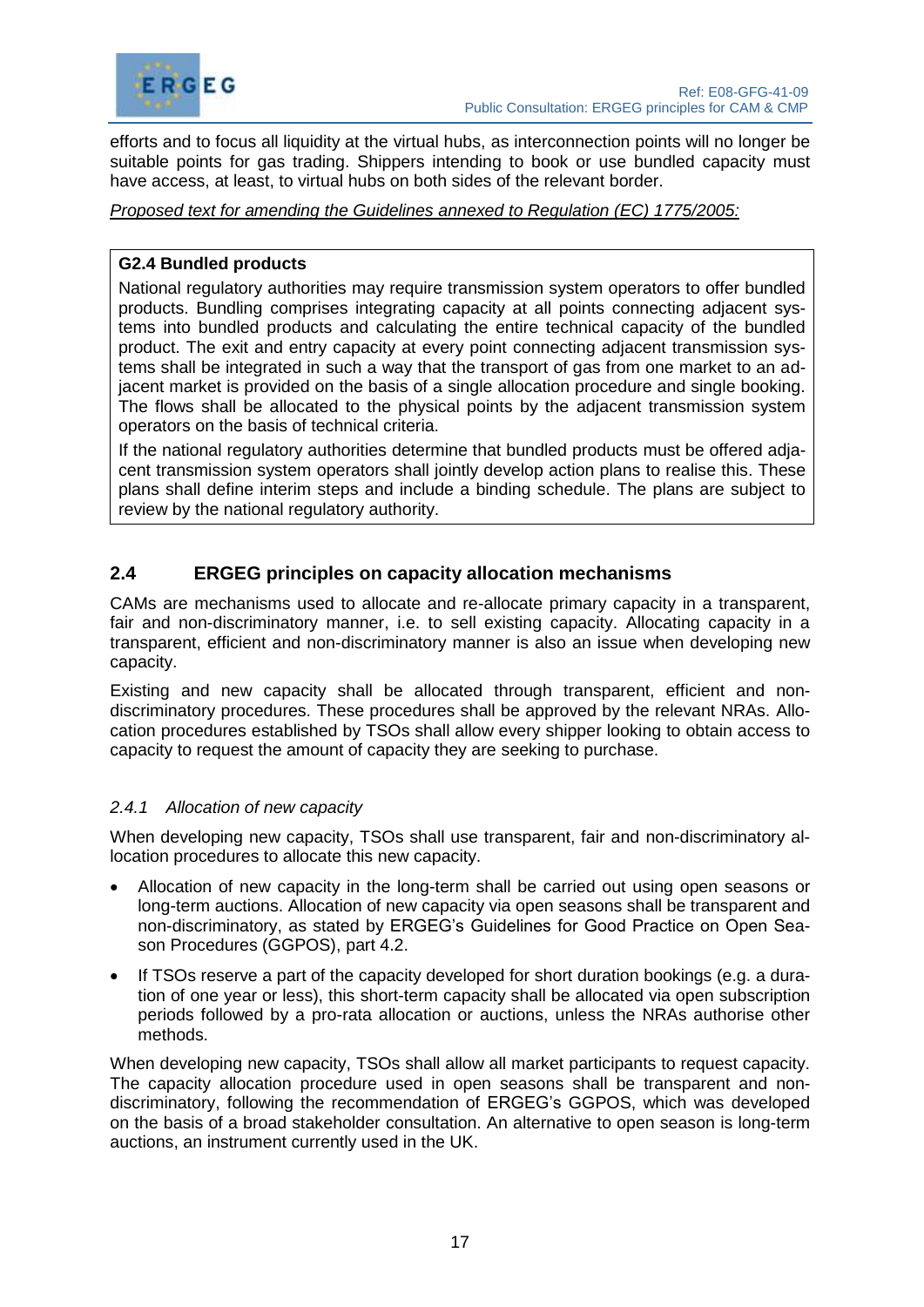

Furthermore, in some countries, investment decisions may be driven by elements and procedures such as well-supported demand or central planning. Even in these cases, it remains essential that once the investment decision is made, the new capacity is allocated in a transparent, efficient and non-discriminatory way.

# <span id="page-21-0"></span>*2.4.2 Allocation of existing capacity*

When existing capacity is allocated, the frequency of capacity allocations and their lead time (i.e. the time between the capacity contract conclusion and its beginning) shall be appropriate with regard to the duration of the capacity contract allocated through the allocation procedures. The longer the duration of the capacity contract, the longer the required lead time.

Prior to allocating capacity, TSOs shall publish the rules of the procedure, i.e. the allocation mechanism itself, as well as the details of the capacity products (duration, starting date, quantity, etc.) proposed to the market.

In order for shippers to be able to request the amount of capacity they require, allocation procedures shall first consist of a phase during which shippers express their requirements. At the end of this phase, each request shall be treated in a fair and non-discriminatory manner.

The second phase is the capacity allocation itself, which shall proceed according to the published rules.

If the demand for capacity does not exceed the capacity offered through the allocation procedure (i.e. in the absence of contractual congestion), TSOs shall accept all requests for firm capacity.

Examples of non-discriminatory and transparent allocation procedures are open subscription periods and auctions (see below proposals).

For capacity products with the same start date, products with longer durations should be allocated before products with shorter durations, as shorter-term capacity is often used to meet the shippers' flexibility after having booked capacity with a longer duration.

After the allocation of capacity with long duration, the remaining unsold capacity, if any, shall be sold via an allocation procedure for capacity products with shorter duration. Successive allocation procedures for capacity with decreasing durations are a way to guarantee utilisation of unused capacity.

In the case of contractual congestion, i.e. if the capacity requested exceeds the capacity offered, the CAM utilised should be either pro-rata or auctions. These two capacity allocation mechanisms are currently used in Europe to address congestion and the choice should be made between them, as both are, in principle, transparent and non-discriminatory. The respective effectiveness of the two options depends upon the market structure. This choice should be subject to NRA approval. When approving capacity allocation mechanisms, NRAs will need to consider the effectiveness of the mechanism, particularly in satisfying demands for a reasonable amount of capacity.

*Proposed text for amending the Guidelines annexed to Regulation (EC) 1775/2005:*

#### **G3. Capacity Offer and Products**

#### **G3.1 Open subscription period**

Firm capacity products shall be allocated at regular points in time. During a defined period prior to the allocation, network users shall be entitled to express their interest in booking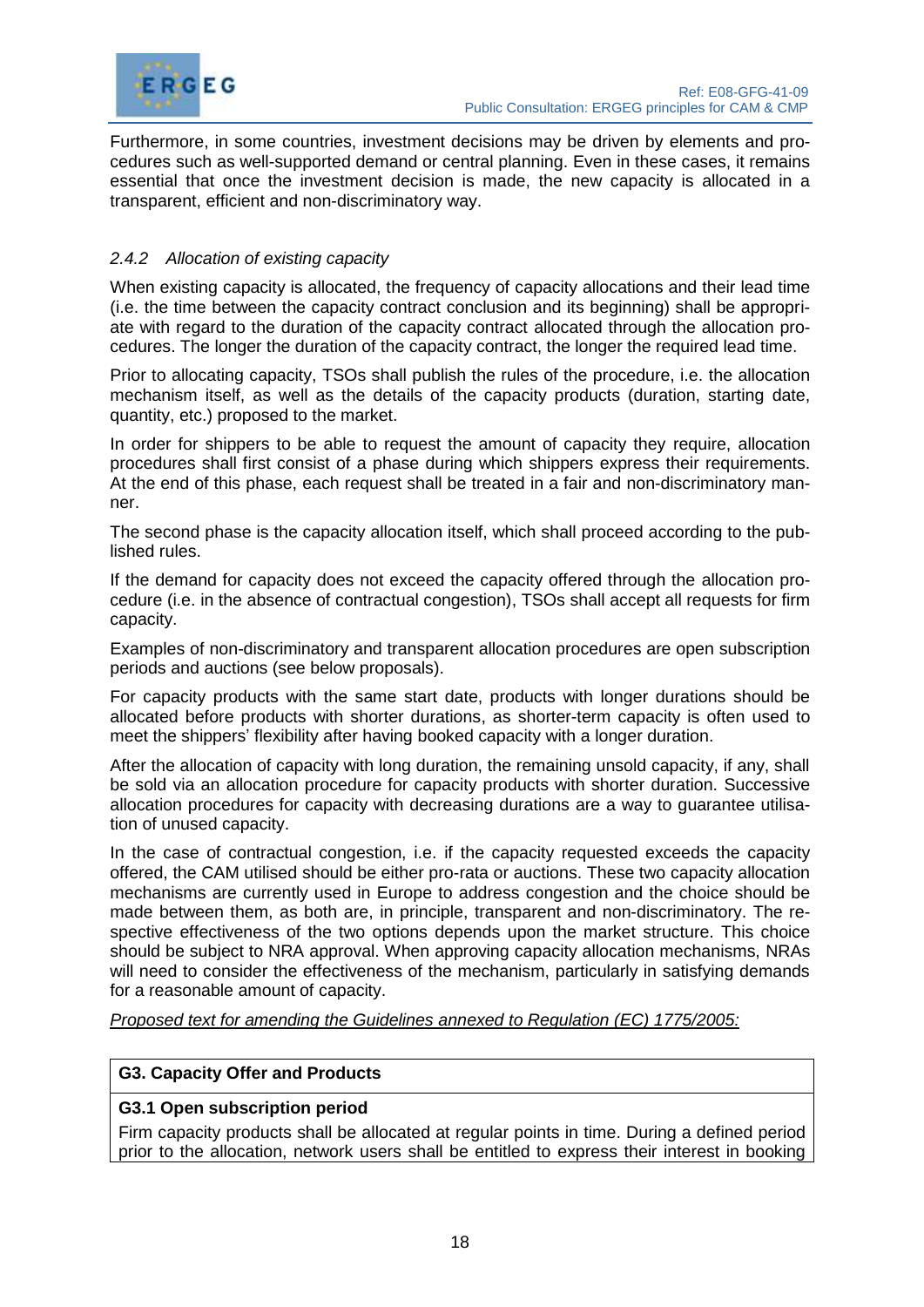

capacity (open subscription period). These periods shall be coordinated between transmission system operators. If demand for firm capacity does not exceed the available capacity, all requests shall be fully accepted on a firm basis at the end of the open subscription period.

The frequency of open subscription periods and their lead time (i.e. the time between the capacity contract conclusion and its beginning) shall be appropriate with regard to the duration of the capacity contract offered through the open subscription period. The longer the capacity contract duration, the longer its lead time.

Transmission system operators shall indicate the frequency of the open subscription periods. Transmission system operators shall publish the detailed open subscription period procedure as well as the capacity offered and its duration sufficiently in advance.

# **G3.1 Capacity allocation in case of actual congestion**

If capacity requested during an open subscription period exceeds the capacity offered, it shall be allocated via auctions or on a pro-rata basis.

**G3.1.1 Allocation by means of an auction.** The relevant national regulatory authorities may decide that any capacity is to be allocated via auctions. The detailed auction design, in particular whether auctions shall be anonymous, is subject to approval by the relevant national regulatory authorities.

**G3.1.2 Allocation on a pro-rata basis.** The relevant national regulatory authorities may decide that any capacity is to be allocated via a pro-rata mechanism and may define the respective criteria. Every shipper is allocated a portion of capacity equal to the proportion of its specific interest related to the total interest of all shippers in the open subscription period.

# <span id="page-22-0"></span>*2.4.3 Restricting the utilisation of first come, first served (FCFS)*

The responses to the survey on CAM and CMP carried out by ERGEG in Spring 2008 showed a broad consensus among European regulators that the "first come-first served" allocation methodology (FCFS) is, in many circumstances, a non-transparent and potentially discriminatory allocation mechanism. Therefore FCFS should be not be used, save for exceptional situations where there is no actual or potential congestion.

For example, in some cases, the allocation of capacity with long durations via open subscription periods, followed by auctions or pro-rata allocation may have ensured a nondiscriminatory capacity allocation. If shippers requested less capacity than the overall amount available (i.e. there is no congestion), the NRA may agree to the remaining longterm capacity being sold via FCFS. In any case, FCFS shall not be used when it impedes a continuous regular offer of capacity on a transparent and non-discriminatory basis. Intra-day capacity may also be allocated in the order in which requests for capacity are received if, in the view of the national regulatory authority, this represents a sufficiently transparent and non-discriminatory method of allocation of intra-day capacity.

#### <span id="page-22-1"></span>*2.4.4 Dominant market participants*

A significant barrier to the development of competitive gas markets in Europe is market structure, i.e. the large market share of incumbents. As a measure of last resort, NRAs and competition authorities should have the power to influence the market share of incumbents and thereby the balance between the dominant and non-dominant market participants, i.e. new entrants.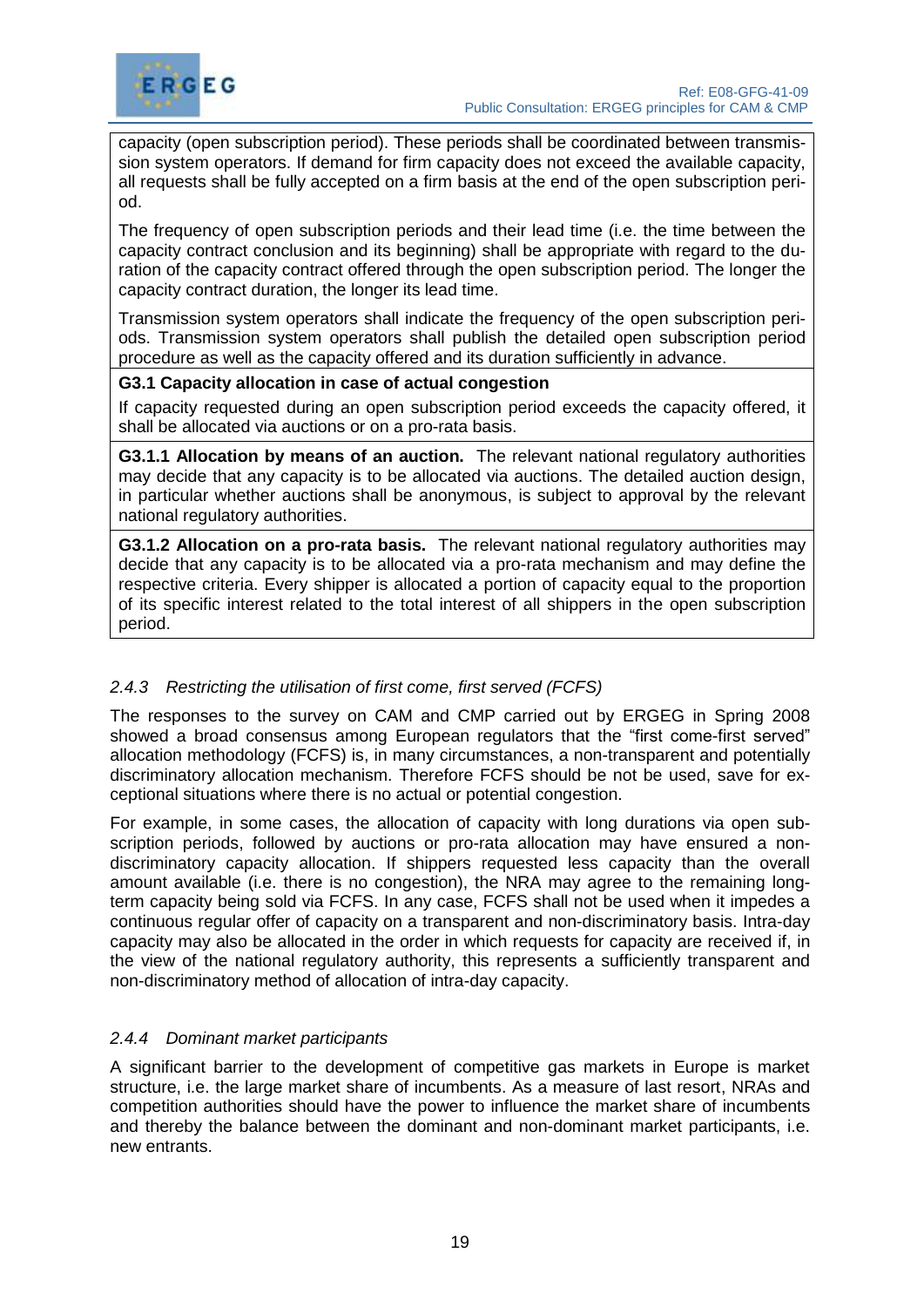

#### *Proposed text for amending the Guidelines annexed to Regulation (EC) 1775/2005:*

#### **G3.2 Dominant market participants**

All potential market participants shall be permitted to participate in the allocation process without restriction. However, to avoid creating or aggravating problems related to the potential use of the dominant position of any market participant, the relevant regulatory and/or competition authorities, where appropriate, may impose restrictions in general or on an individual company on account of market dominance.

#### <span id="page-23-0"></span>*2.4.5 Capacity booking*

To maximise transparency and non-discriminatory measures and to reduce transaction efforts for shippers, TSOs shall establish joint platforms, if requested by NRAs. These platforms shall, at least, allow joint booking of the capacity products on both sides of a border and integrate primary and secondary capacity offers.

As a future goal, TSOs should seek to reduce the number of these platforms.

*Proposed text for amending the Guidelines annexed to Regulation (EC) 1775/2005:*

#### **G3.3 Booking platforms**

If requested by national regulatory authorities, adjacent transmission system operators shall establish joint, anonymous, web-based platforms for primary capacity allocation and secondary capacity trading connecting their systems. All capacity is to be allocated via this platform, unless allocated by means of implicit auctions. National regulatory authorities may require primary and secondary capacity to be offered jointly in order to increase the liquidity of capacity trading. National regulatory authorities may decide that secondary capacity shall not be allocated before primary capacity is fully subscribed.

If relevant, adjacent transmission system operators shall jointly develop action plans to reduce the number of platforms, taking into account that this implies harmonized procedures. These plans shall define interim steps and shall include a schedule. The plans are subject to review by the relevant national regulatory authorities.

# <span id="page-23-1"></span>**2.5 ERGEG principles on congestion management procedures**

Congestion management procedures are means to satisfy capacity requests when available capacity has been entirely booked, by removing contractual congestion. Given the current booking situation across Europe, effective congestion management procedures are much needed: capacity is often fully booked by incumbents, but underused.

#### <span id="page-23-2"></span>*2.5.1 Interruptible short-term use it or loose it (UIOLI)*

Interruptible short-term UIOLI allows booked but unused capacity to be freed up at short notice. Shippers with short-term opportunities, e.g. traders willing to realise arbitrage, could thus benefit from this interruptible capacity becoming available.

In some Member States where the volume of interruptible capacity offered is limited, TSOs shall make it possible for shippers to ask shortly before a given day for additional interruptible capacity beyond their subscriptions. Nominations of this capacity can be fulfilled if other shippers do not use all their capacity on this given day.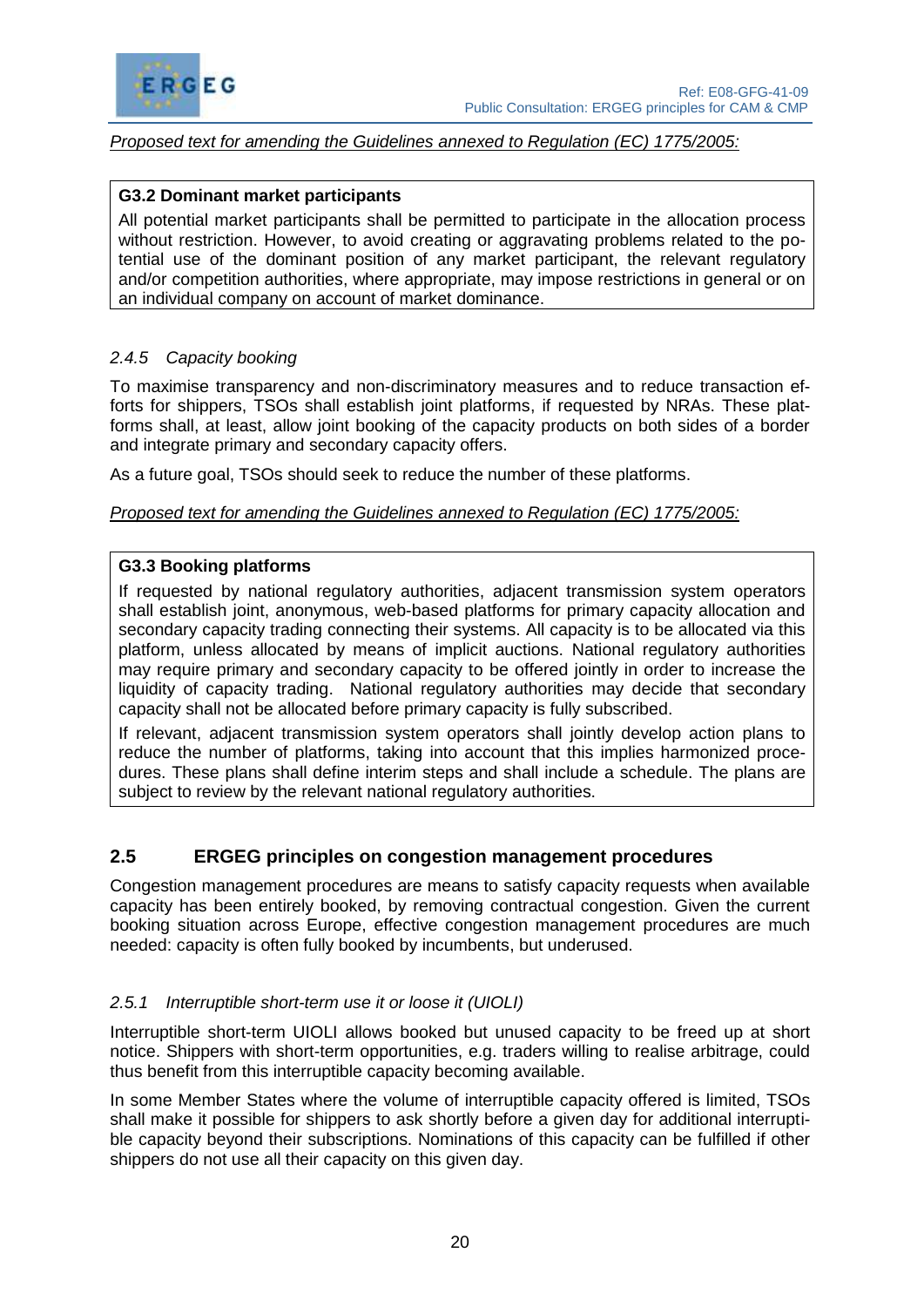

Based on the requirements in Article 5 para 3 (a) of Regulation (EC) 1775/2005 interruptible day-ahead UIOLI must already be implemented by TSOs.

# <span id="page-24-0"></span>*2.5.2 Firm short-term UIOLI*

Firm short-term UIOLI could be a significant enhancement of the interruptible short-term UI-OLI. This would contribute to optimising network utilisation. Furthermore, the fact that unused capacity is brought back to the market is an incentive for capacity holders to sell capacity on the secondary market.

In order to make day-ahead firm capacity available, national regulatory authorities may reduce or remove rights for re-nomination of firm capacity, where these rights exists and are applied.

Restricting re-nomination rights would allow day-ahead capacity to be made available on a firm basis.

The firm short-term UIOLI procedure shall describe the respective roles of TSOs, NRAs and any other authority. Firm short-term UIOLI procedures shall be applied by virtue of an NRA decision.

*Proposed text for amending the Guidelines annexed to Regulation (EC) 1775/2005:*

# **G4. Congestion Management**

# **G4.1 Firm day-ahead UIOLI procedure**

In case the demand for firm or interruptible day-ahead capacity exceeds the supply, transparent and non-discriminatory procedures, such as a firm day-ahead UIOLI procedures, may be established by the national regulatoy authorities concerned, in order to bring unused capacity back to the market on a day-ahead basis. These procedures shall describe the roles of the users, the transmission system operators, and the national regulatory authorities. If two Member States are involved, coherent procedures shall be applied.

The firm day-ahead UIOLI procedure consists of a nomination schedule (4.1.1), a limitation to existing re-nomination where the right exists and is applied (4.1.2) and allocation of dayahead capacity  $(4.1.3).$ <sup>7</sup>

#### **G4.1.1 Nomination schedule**

At the request of the national regulatory authority and subject to their approval, the transmission system operator shall set the time of nomination so that any resulting dayahead capacity can be allocated in due time prior to the start of the main trading activities on the last trading day preceding the day of delivery. In this context, the national regulatory authority may request that firm and interruptible capacity are nominated simultaneously.

If the nominated firm and interruptible capacity plus the capacity reserved for re-nomination exceed a defined level, the nominations of interruptible capacity are to be rejected, partially or in total, in order to make a minimum amount of capacity available on a firm day-ahead basis.

Nominations of interruptible capacity that have not been rejected shall be fulfilled on a firm basis. The shipper shall be informed accordingly. Rejected nominations of interruptible capacity shall be considered as nominations on an interruptible basis as long as the ship-

 $7$  Annex 3 illustrates the proposed firm day-ahead UIOLI procedure.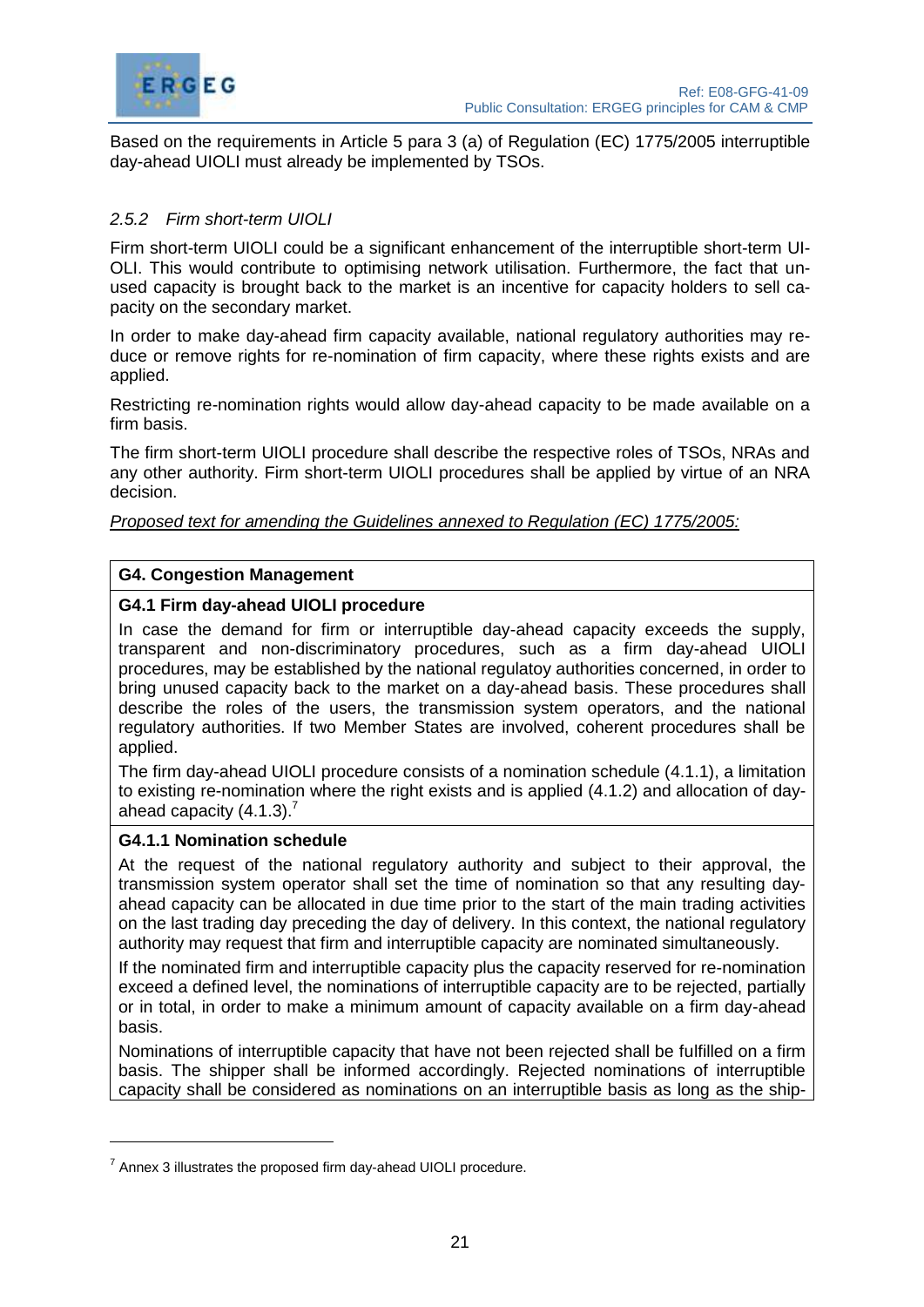

per does not replace his interruptible nomination by a day-ahead firm nomination. Day-ahead-firm capacity is nominated separately after the close of the main trading activities.

# **G4.1.2 Limitation of existing re-nomination rights**

In order to make day-ahead capacity available, the national regulatory authority may reduce or remove existing rights for re-nomination of firm capacity and modify the lead-time of re-nominations. This concerns increases and reductions to the initial nomination.

If a reduction of existing re-nomination rights is applied, the modification may include a limitation of a certain amount of the capacity booked by the network user plus a certain amount of the technical capacity at the interconnection point concerned.

The percentage and the lead time of re-nominations shall reflect, in particular, the objectively justified needs of particular shippers or the requirements at specific points, and security of supply.

National regulatory authorities in neighbouring Member States shall coordinate their decisions.

#### **G4.2.3 Offer and allocation of day-ahead firm capacity**

Capacity not accepted as nominated and not granted for re-nomination shall be converted into firm day-ahead capacity in both directions at any interconnection point and offered to the market by the adjacent transmission system operators. Day-ahead-capacity is allocated by auction only. Establishing reserve prices in these auctions may be disallowed by the national regulatory authority. The offer and allocation of day-ahead capacity shall be performed in such a way that buyers can take part in daily gas trading. The detailed auction design applied shall be subject to approval by the relevant national regulatory authority.

#### <span id="page-25-0"></span>*2.5.3 Freeing up capacity*

If no capacity is available for capacity products of short duration (one year and less) due to long-term bookings, then NRAs shall consider the application of tools to free up capacity for capacity products of short duration.

Short-term flexibility is a basic requirement for the development of competitive markets. However, capacity is often fully booked for long durations, which some argue makes it difficult to offer capacity for a shorter duration before the expiration of the long-term contracts. In some cases, contracts are said to have "evergreen" clauses, which considerably hamper the introduction of capacity products of short durations. To overcome this problem, it is necessary to find ways to make capacity available before the expiration of the long-term capacity contracts.

Where the NRA considers it desirable and legally possible, the NRA shall ask shippers who have booked more than a certain part of total firm capacity (incumbents) to release part of their booked capacity, putting it back on the market. This mechanism has some similarities with long-term UIOLI. The difference is that long-term UIOLI is applied when the capacity booked is systematically underused, whereas the releasable capacity is brought back onto the market, regardless of its utilisation by its initial holder.

In some circumstances, it is considered appropriate and legitimate that dominant shippers holding the bulk of the capacity at most entry points of a grid are requested to return part of their capacity to the market, regardless of the utilisation of this booked capacity. In particular, in systems where one or several incumbents have booked most of the capacity on a longterm basis, such capacity releases are considered a feasible way for new entrants to gain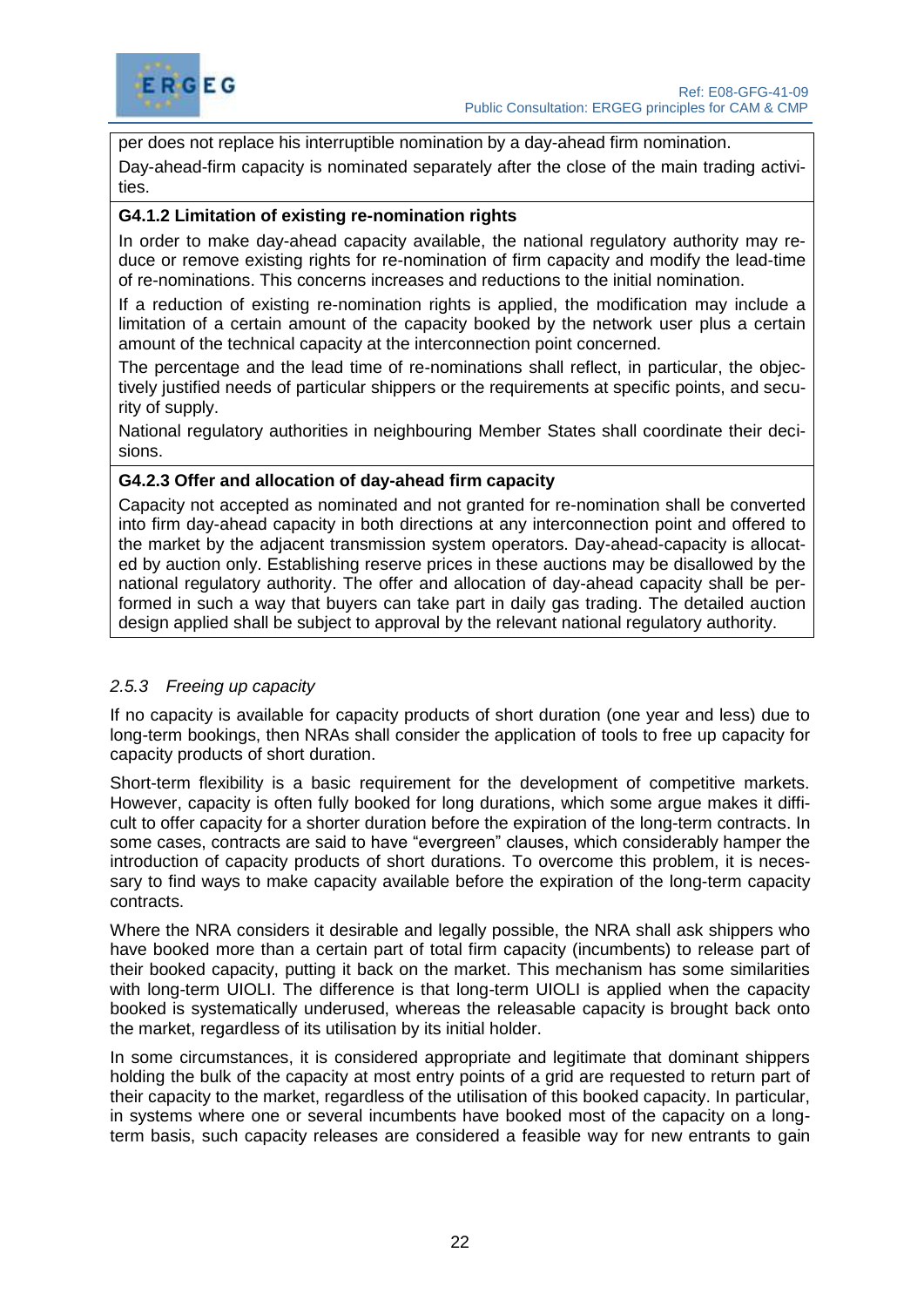

access to capacity within a reasonable timeframe. Without capacity release, new entrants are obliged to wait until the contracts expire before getting the capacity they need.

This mechanism shall only be used when requested by shippers holding less than a certain part of the capacity (small shippers). The capacity released shall be offered as firm capacity products with durations of less than 5 years.

Releasable capacity would only be implemented if so agreed by the TSOs and shippers concerned. Nevertheless, releasable capacity has proven to be a powerful tool, particularly in France, to allow new entrants to obtain access to capacity.

# <span id="page-26-0"></span>*2.5.4 Long-term UIOLI*

If a TSO fails to satisfy a shipper's capacity request and if this shipper informs the TSO that the requested capacity is not available on the secondary market, a long-term UIOLI may be applied.

TSOs shall keep capacity use under permanent review and should regularly offer additional capacity to the market. The TSO shall first examine if one or more shippers holding capacity is underutilising the capacity. If the TSO observes that a shipper has used less than a certain percentage of his booked capacity during a specific period of time, including at least one winter month, the TSO shall order the shipper concerned to irrevocably release the proportion (e.g. a certain percentage) of unused capacity, ideally corresponding to the capacity requested by the first shipper. The shipper concerned shall have the right to justify the underutilisation by contesting the reassignment notified by the TSO.

The long-term UIOLI procedure shall describe the respective roles of TSOs, NRAs and any other authority. Long-term UIOLI procedures shall be applied by virtue of an NRA decision.

Long-term UIOLI can mitigate capacity hoarding based on incumbents' underused long-term capacity contracts. Thus, it is an essential tool to allow new entrants to obtain access to capacity which would not otherwise be available. Scarce capacity that is systematically unused can thus be returned to the market on a firm basis.

In addition, long-term UIOLI measures are effective tools to discourage large participants from overbooking capacity and / or encourage shippers to release unused capacity on the secondary market if needed by other shippers.

#### *Proposed text for amending the Guidelines annexed to Regulation (EC) 1775/2005:*

# **G4.2 Withdrawal of underutilised capacity<sup>8</sup>**

Relevant national regulatory authorities may establish procedures for applications for withdrawal of systematically underutilised capacity. An application for withdrawal of systematically underutilised capacity procedure requires:

- shippers request capacity bookings at the particular interconnection point and are unable to obtain this capacity on the primary or secondary market;
- the capacity holder systematically underutilizes at least part of his allocated capacity with a contract duration of more than one year during a specific period covering at least one winter month;
- the capacity owner has not sold or offered in due time and at a reasonable price its unused capacity on the secondary market. National regulatory authorities shall detail the

<sup>&</sup>lt;sup>8</sup> The legal basis of long-term UIOLI in Regulation (EC) 1775/2005 is to be reviewed.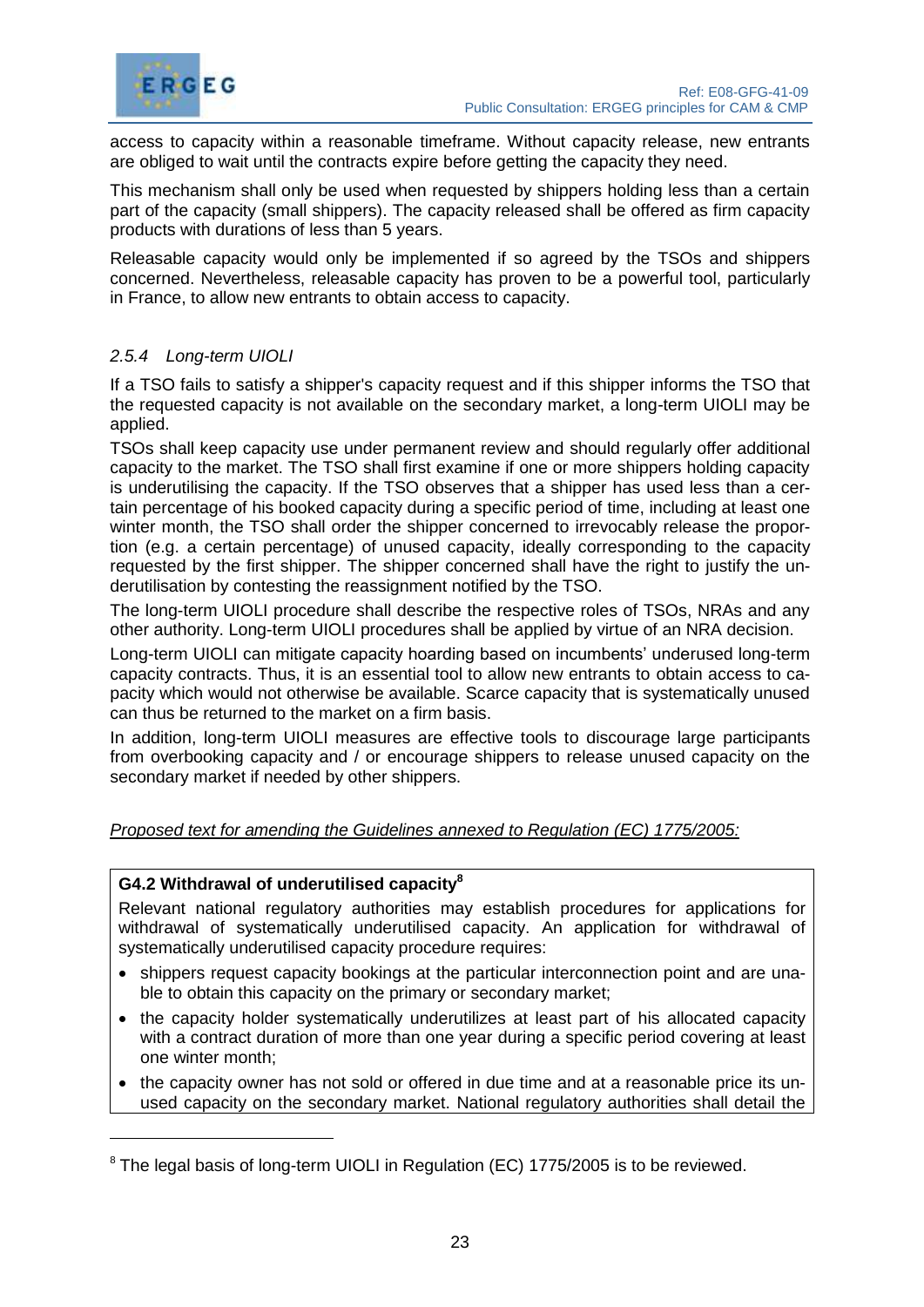

criteria to release capacity in order to ensure the application of this point.

- the capacity owner is unable to satisfactorily justify his behaviour and
- the gas market share of the capacity holder on the entry-side of the respective interconnection point exceeds the capacity share defined by the national regulatory authority.

The procedure shall describe the roles of the users, the transmission system operators and the national regulatory authority and must be published. If two Member States are involved, coherent procedures shall be applied. The withdrawal of underutilised capacity procedure includes definitions, specific procedures and withdrawal.

# **G4.2.1 Definitions**

Systematic underutilization and capacity hoarding will be defined by the national regulatory authority according to its responsibilities established in Article 25 para. 4 of Directive 2003/55/EC; technical features of the interconnection point and market environment will be taken into consideration.

# **G4.2.2 Specific procedures**

In order to withdraw capacity determined to be systematically underutilised or hoarded, transparent, non*-*discriminatory procedures shall be established by the relevant national regulatory authority. If two Member States are involved, coherent procedures shall be applied. The procedure shall describe the roles of the transmission system operators and the national regulatory authorities, with regard to:

- the responsible body for deciding if systematic underutilisation of capacity occurs;
- the way in which the capacity holder is consulted, if appropriate;
- underutilised capacity to be withdrawn;
- the duration of the withdrawal of the capacity;
- the responsible body for withdrawing the underutilised capacity;
- the appeals procedure.

#### **G4.2.3 Withdrawal**

The capacity holder can lose his capacity rights, partially or completely, without prejudice to other prerequisites established by the national regulatory authority, for a given period or for the remaining term. Furthermore, the capacity holder can be limited in his nomination rights for a given period to the maximum flows of the previous year. The capacity withdrawn or subject to limits to the nomination rights shall be offered on the primary market by the respective transmission system operator.

Once the capacity is transferred to another user, the initial capacity holder is relieved of any payment obligation for the withdrawn part of the capacity, without prejudice to possible fees related to withdrawal itself.

# <span id="page-27-0"></span>*2.5.5 Secondary market*

Shippers not intending to use all their booked capacity shall be able to resell it as secondary capacity. Network users wishing to exchange capacity shall be entitled to do so. TSOs shall facilitate these secondary capacity transactions. Secondary trading should be designed in a way that ensures non-discrimination and transparency.

# **G4.3 Secondary markets**

Transmission system operators shall facilitate trade of capacity rights in the secondary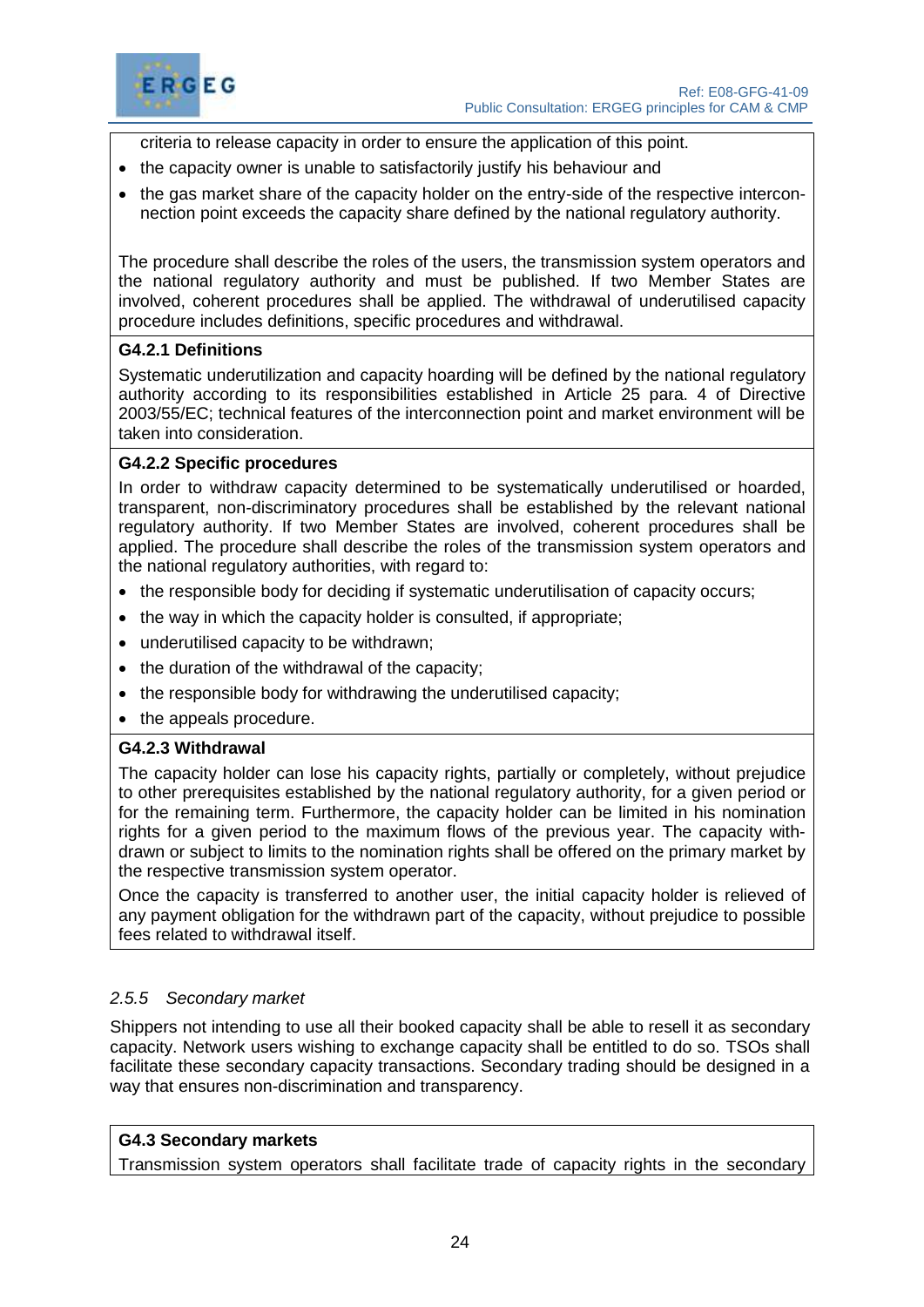

market. National regulatory authorities may require transmission system operators to define methods to facilitate secondary trading of capacity.

# <span id="page-28-0"></span>*2.5.6 Amendment of existing contracts*

The amendment of some congestion management procedures has an impact on market participants' third party access strategies. It is, therefore, deemed necessary to allow shippers to adapt their contractual relations after new mechanisms enter into force.

*Proposed text for amending the Guidelines annexed to Regulation (EC) 1775/2005:*

#### **G4.4 Existing contracts**

All congestion management clauses in capacity contracts existing prior to the application of these Guidelines shall be amended in line with the implemented provisions within 6 months of the respective national regulatory authority's decision entering into force. During this period, network users shall be entitled to reduce or terminate their capacity contracts. Expiring contracts shall not be subject to tacit extension.

# <span id="page-28-1"></span>**3. Responding to the Public Consultation**

ERGEG invites all interested parties to respond to this consultation paper, and in particular the questions set out below. Responses should be sent by email to **[cam-cmp@ergeg.org](mailto:cam-cmp@ergeg.org)**. The closing date for responses is **20 March 2009.**

Any questions relating to this document should in first instance be directed to:

Mrs. Fay Geitona Tel: +32 2 788 73 30 Fax: +32 2 788 73 50 Email: [fay.geitona@ceer-eu.org](mailto:fay.geitona@ceer-eu.org)

ERGEG welcomes respondents' views on our suggested approach; in particular responses to the following questions are sought:

- 1. Do you agree with the problems that ERGEG has identified with capacity allocation and congestion management? Are there other aspects that should be taken into account?
- 2. The scope of ERGEG's principles and of the derived proposals covers bringing capacity to the market where there is currently contractual congestion. Do you agree with this approach?
- 3. In principle, European regulators consider FCFS allocation potentially discriminatory. Do you share this view? What do you think about the proposed mechanisms (OSP with subsequent pro-rata allocation or auctioning)?
- 4. In your view, what is the future importance of the proposed capacity products (firm, interruptible, and bundled) and of the proposed contract duration (intra-day up to multi-annual)?
- 5. What is the role of secondary capacity trading?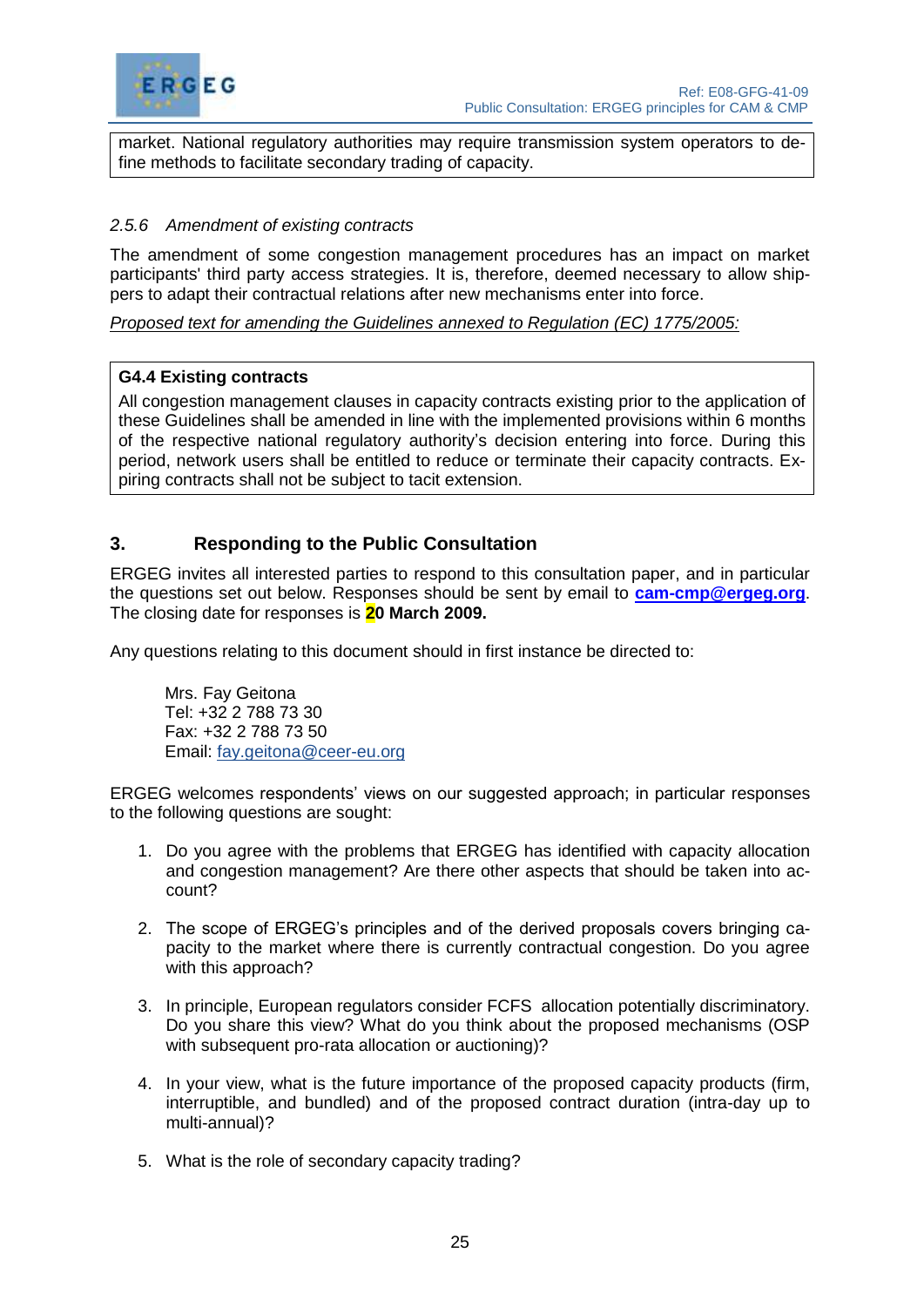

- 6. How do you assess the proposed measures to enhance the availability of firm capacity and to improve short-term and long-term congestion management?
- 7. What are your views on the proposals? Do they address the problems? Will they lead to more effective capacity allocation methods being developed?
- 8. Are the needs of shippers performing supply activities properly taken into account?
- 9. Are the proposed measures suitable to facilitate development of liquid gas markets?
- 10. In your view, how important are compatible booking and operational procedures between adjacent systems?
- 11. Do the proposed measures increase the efficient use of the system? What aspects would you support and like to see further developed?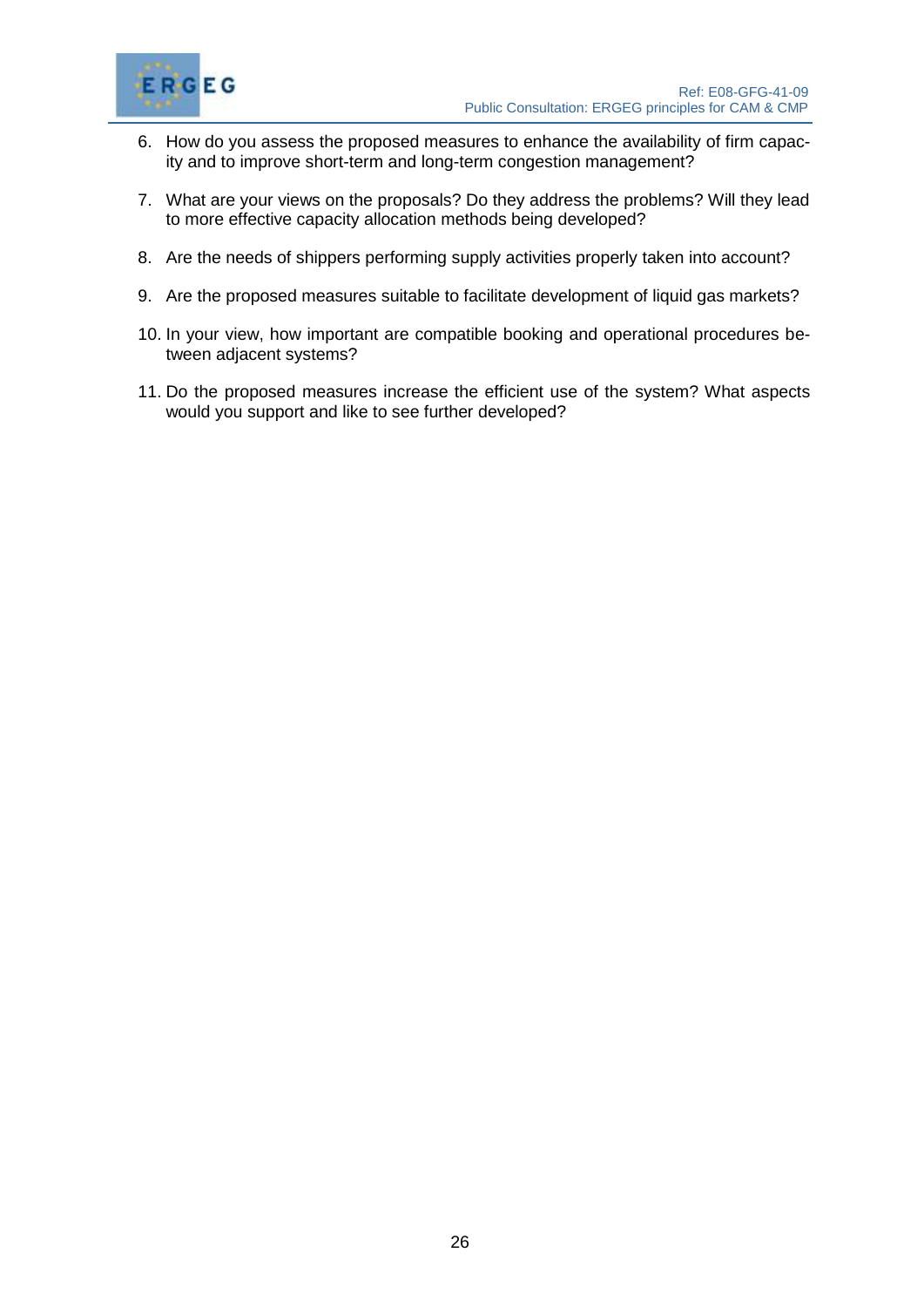

# <span id="page-30-0"></span>**Annex 1: ERGEG principles on transparency**

Transparency on specific data is an essential part of CAM and CMP: TSOs shall publish physical and commercial flows at interconnection points. These data help shippers to evaluate the likeliness of interruption of interruptible capacity products. This publication should be done in a way that allows for automated analysis.

#### **G5. Transparency**

#### **G5.1 Basic principles**

G5.1.1. Information shall be published for relevant points. Relevant points are, at least, those points between adjacent markets where capacity can be contracted by network users.

G5.1.2 Transmission system operators shall publish all relevant data on the basis of the best possible forecast. In order to fulfil this obligation market participants shall provide transmission system operators with the relevant data. The way in which such information is published shall be subject to review by the national regulatory authorities.

G5.1.3 When forecasts are published, the ex post values realised for the forecast information shall also be published in the period following that of the forecast, or at the latest on the following day (D+1).

G5.1.4 Transmission system operators shall make their information public in a meaningful, quantifiable, clear, easily accessible way, in a common electronic format including the underlying data on a non-discriminatory basis, in a timely, concise and correct manner.

G5.1.5 Transmission system operators shall publish all data on allocation and usage of capacity products on the respective web-based booking platform.

#### **G5.2 Publication of network and contract related data**

Transmission system operators shall publish at least the following information about their systems and services:

G5.2.1 A detailed and comprehensive description of the different services offered and their charges:

G5.2.2 The different types of transportation contracts available for these services and, as applicable, the network code and/or the standard conditions outlining the rights and responsibilities of all network users including standardised transportation contracts and other relevant documents;

G5.2.3 The standardised procedures applied when using the transmission system, including the definition of key terms;

G5.2.4 Detailed provisions on capacity allocation, congestion management and antihoarding and re-utilisation procedures;

G5.2.5 Detailed rules applicable for capacity trade on the secondary market;

G5.2.6 If applicable, the flexibility and tolerance levels included in transportation and other services without separate charge, as well as any flexibility offered in addition and the corresponding charges;

G5.2.7 A detailed description of all relevant points interconnecting its system with that of other transmission system operators

G5.2.8 Information on gas quality and pressure requirements, including a full specification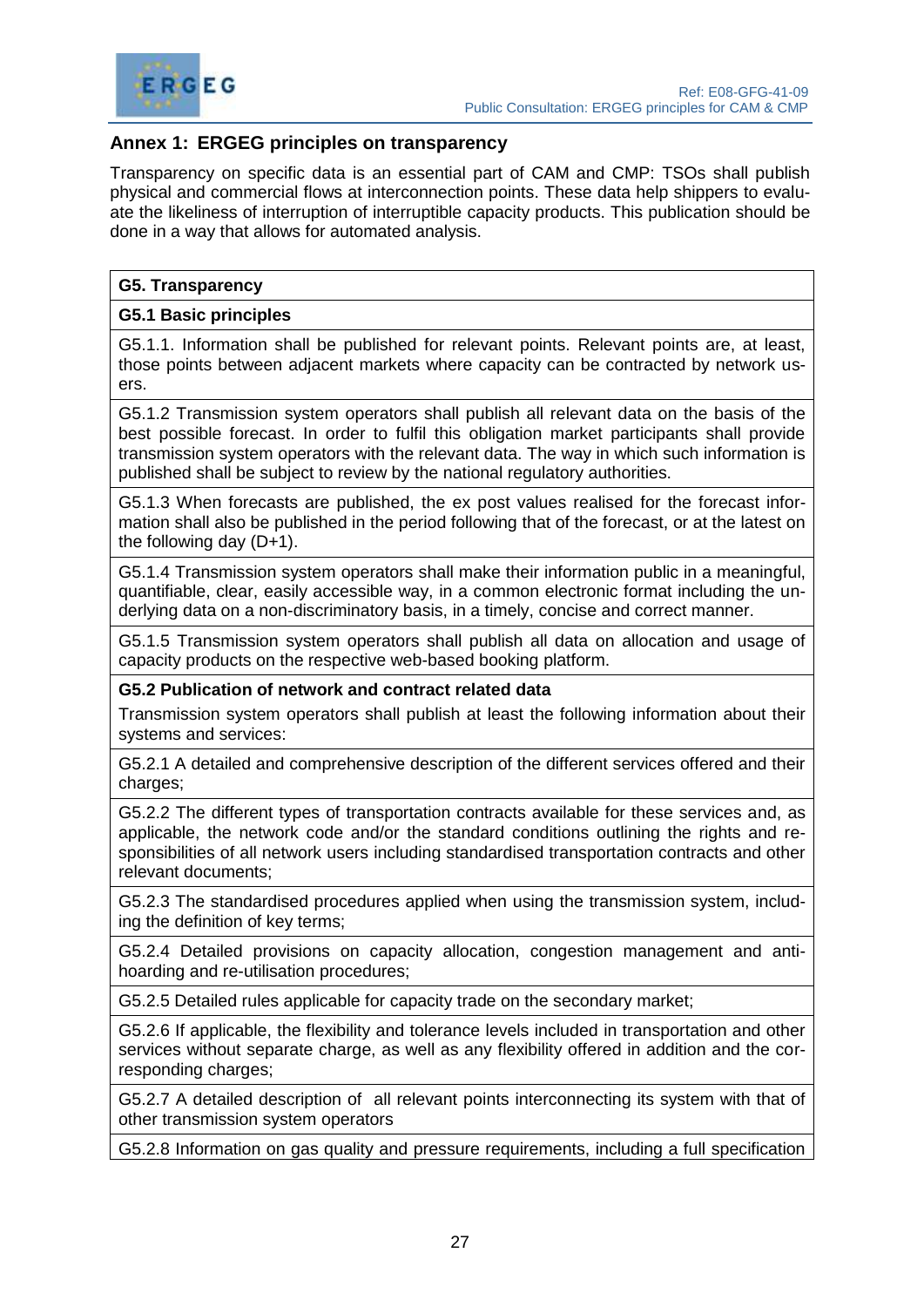

of gas quality parameters and justification and information regarding procedures used for off-spec gas, including any conversion costs, if applicable;

G5.2.9 Transmission system operators shall publish at least once a year, by a predetermined deadline, all planned maintenance periods that might affect network users' rights from transportation contracts and corresponding operational information with adequate advance notice.

G5.2.10 The rules applicable for connection to the system operated by the transmission system operator;

G5.2.11 Any information, in a timely manner, on proposed and/or actual changes to services and conditions.

#### **G5.3 Publication of usage related data**

Transmission system operators shall make publicly available capacity and flow information per relevant point. Capacity information shall take into account all relevant information available to the transmission system operator at the time of the calculation. The publication shall consist at least of the following data:

G5.3.1 Information on historic utilisation for the past three years on a rolling basis, in particular, information on actual flows (expressed in energy units per time) at least on a daily basis. National regulatory authorities may require transmission system operators to publish hourly flows.

G5.3.2 Aggregated logs of nominated and re-nominated capacity for the past three years on a rolling basis.

G5.3.3 Information on interruptions to flows for the prior three years on a rolling basis, including the likelihood of interruptions and the reasons for interruptions as well as the likelihood of rejection of nominations for interruptible capacity.

G5.3.4 Maximum technical capacity for flows in both directions, contracted firm and interruptible capacity as well as available firm and interruptible capacity for all future years in which capacity has been contracted and at least two years ahead.

G5.3.5 Daily updates of availability of short-term services (day-ahead and week-ahead)

#### **G5.4 Provision of data to supervisory bodies**

A set of sufficiently accurate network and flow data shall be made available, upon request, to the national regulatory authorities and to the European Commission by the transmission system operators. The national regulatory authorities and the European Commission shall ensure confidential treatment of these sets of data, by themselves and by any consultant carrying out analytical work for them on the basis of these data.

G5.4.1 Transmission system operators shall keep up to date records of all capacity contracts and all other relevant information in relation to calculating and providing access to available capacity. The national regulatory authority responsible shall have access to these data for the exercise of their duties.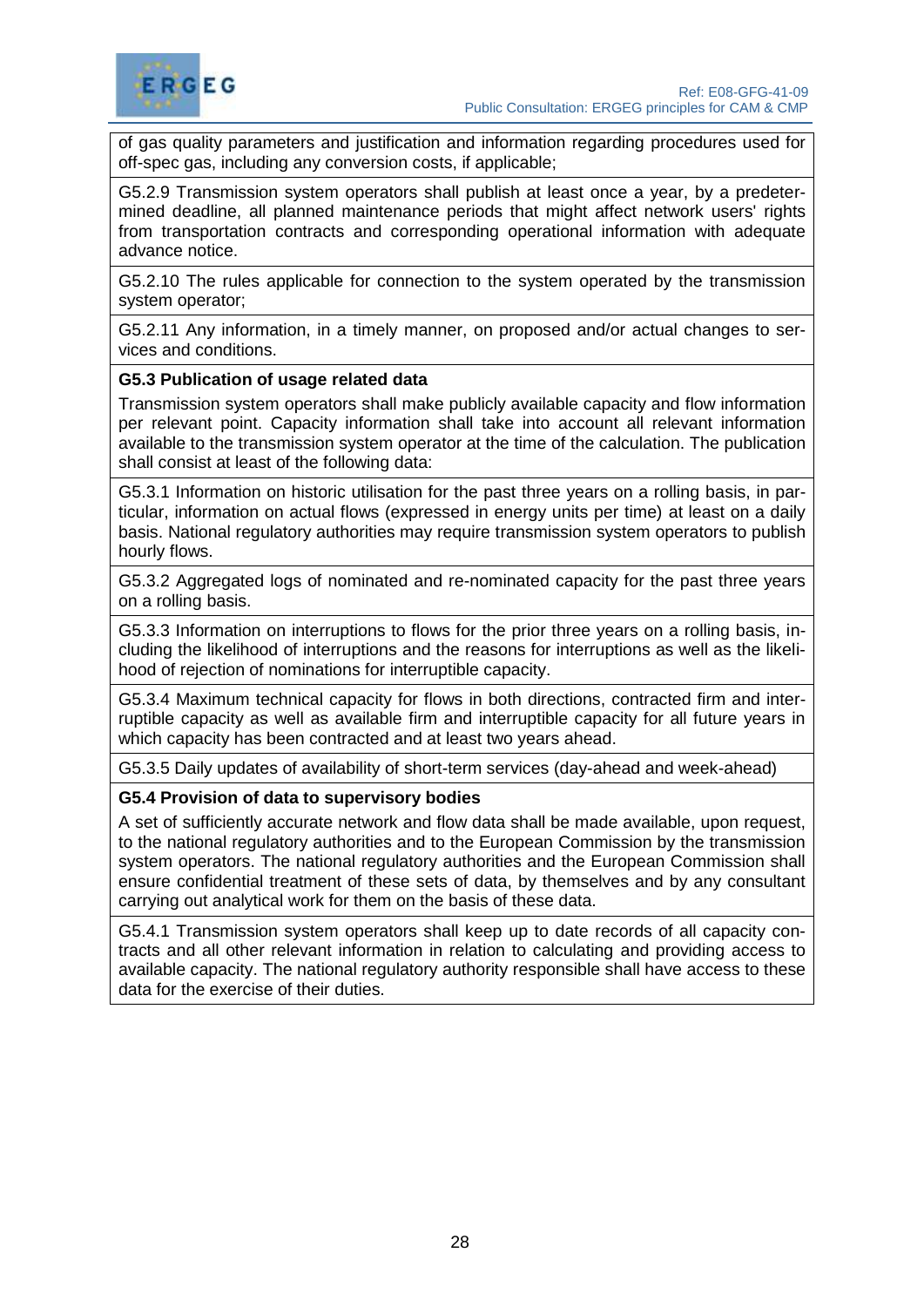

# <span id="page-32-0"></span>**Annex 2: Capacity Products Table**

| Time horizon                      | Capacity product                                                      | <b>CAM</b>                                                  | <b>CMP</b>                                  |
|-----------------------------------|-----------------------------------------------------------------------|-------------------------------------------------------------|---------------------------------------------|
| Intraday,<br>day ahead,           | Firm and interruptible<br>capacity;                                   | Day ahead auction<br>for daily capacity;                    | Firm and interruptible<br>short-term UIOLI; |
| weekly,<br>monthly                | intraday and day-<br>ahead capacity                                   | First committed, first<br>served in special situa-<br>tions | Capacity buy-back;<br>Secondary market      |
| More than<br>1 month<br>to 1 year | Firm and interruptible<br>capacity;<br>releasable capacity<br>product | OSP;<br>auctions                                            | Capacity buy-back;<br>Secondary market      |
| More than<br>1 year to<br>5 years | Firm and interruptible<br>capacity;<br>releasable capacity<br>product | OSP;<br>auctions                                            | Long-term UIOLI;<br>Secondary market        |
| More than<br>5 years              | Firm and interruptible<br>capacity                                    | OSP;<br>Auctions;<br>open season                            | Long-term UIOLI;<br>Secondary market        |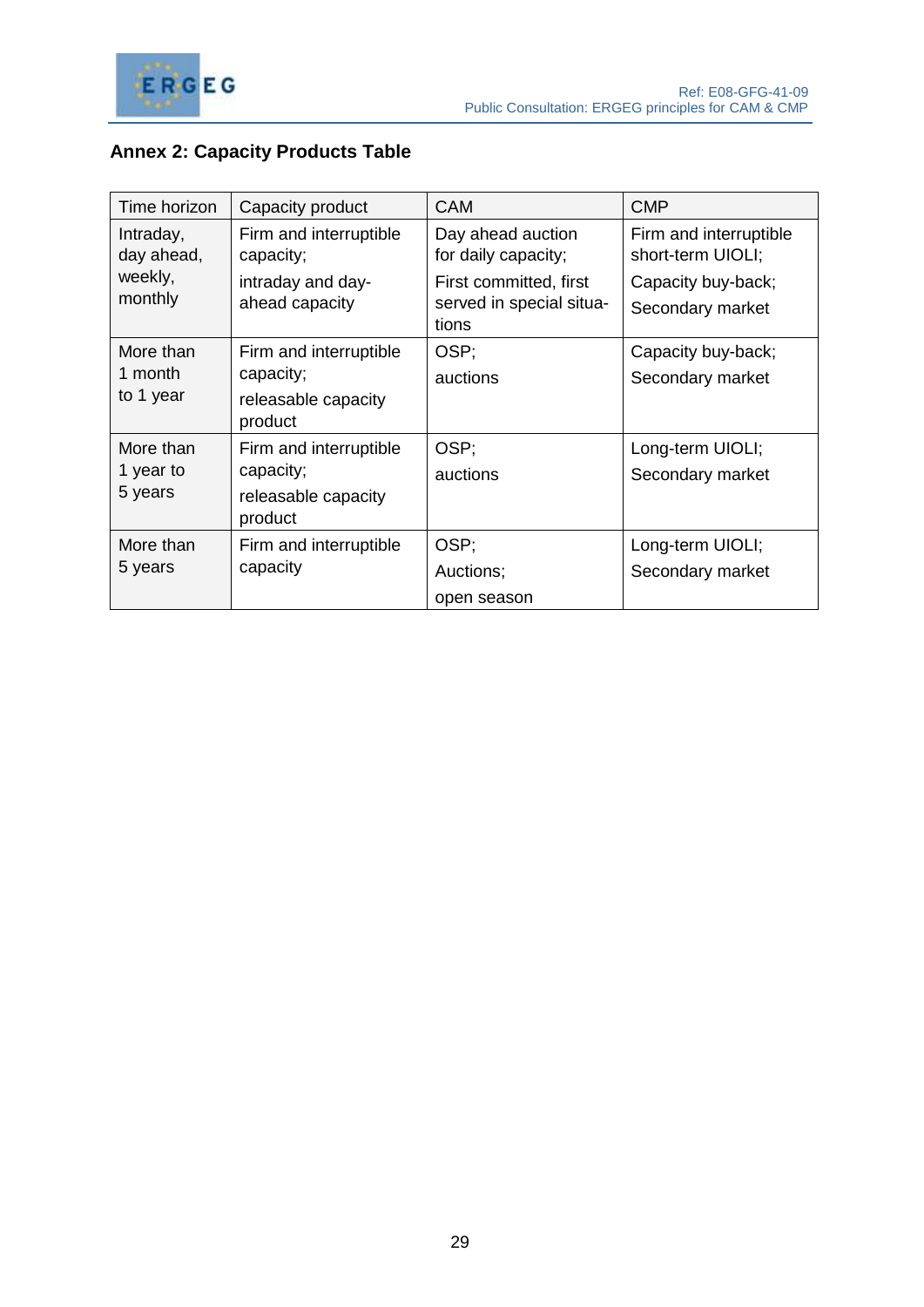

# <span id="page-33-0"></span>**Annex 3: Explanation of the proposed procedure for short-term congestion management**

(point G4 of the proposals for amending Guidelines annexed to Regulation (EC) 1775/2005)

#### **Basic concept**

The application of procedures for short-term congestion management seeks to provide dayahead firm capacity on the primary market at fully booked interconnection points. For this purpose, existing rights to re-nominate booked capacity may be restricted by NRAs. Capacity holders may still freely use their booked capacity by nomination on the day before, but the initial nominations on D-1 will be binding and may not be changed entirely.

In most cases, there will be some capacity that is neither initially nominated nor granted for re-nomination. This portion can be provided as firm day-ahead capacity by the TSOs.

The concept follows the principle of Recital 11 of Regulation (EC) 1775/2005: "Rules which balance the need to free up unused capacity in accordance with the 'use-it-or-lose-it' principle with the rights of the holders of the capacity to use it when necessary, while at the same time enhancing liquidity of capacity."

#### **Short-term UIOLI and making interruptible capacity firm**

Capacity that is neither initially nominated nor granted for re-nomination may be offered as firm day-ahead capacity (short-term UIOLI principle). The proposed firm short-term UIOLI and interruptible capacity both depend on unused capacity. The concept, therefore, contains rules to balance the interest of holders of interruptible capacity and the potential to offer firm day-ahead capacity: where more than 10% of the technical capacity is neither initially nominated nor granted for re-nomination, this portion shall be used to make interruptible nominations firm.

This concept presupposes a nomination schedule as defined in point G4.1.1 of the proposed amendments.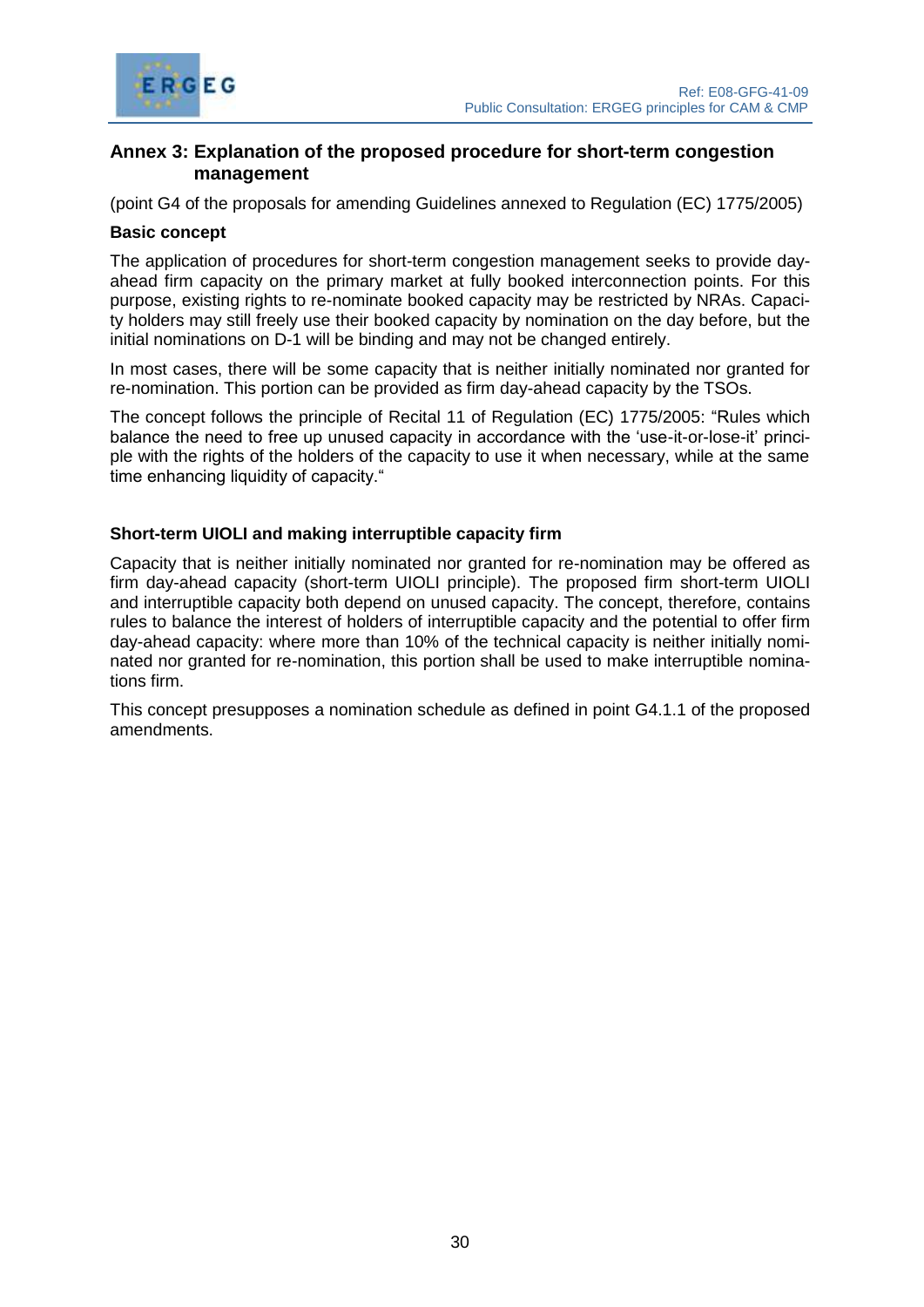



*Figure 1: Capacity that is neither initially nominated nor granted for re-nomination will be divided between interruptible capacity owners and firm day-ahead offers as described in the text above*

# **The "two-plus-two" rule**

Rule 3.2.2 allows NRAs to restrict existing re-nomination rights "to a certain amount of the capacity booked by the network user plus a certain amount of the technical capacity of the interconnection point concerned."

A possible value for the restricted amount is 2% of the booked plus 2% of the technical capacity. These limits are proposed on the basis that, in relative terms, smaller shippers need more re-nomination rights than larger ones, since it is likely that smaller shippers have a lower portfolio effect. Where particular shippers or specific points require a higher thresholds, this may be granted by the NRAs.

#### **Conversion of unused capacity into firm day-ahead capacity**

The portion of capacity not initially nominated will, in most cases, vary during the day. There may be hours of high usage rates and others of lower levels of usage. This conflicts with the concept of offering unused capacity on a firm basis.

TSOs shall, therefore, use their flexibility to convert the unused portion into a firm day-ahead offers as shown in the graph below. (As many case studies have shown, TSOs regularly diverge from the shippers' nominations.)